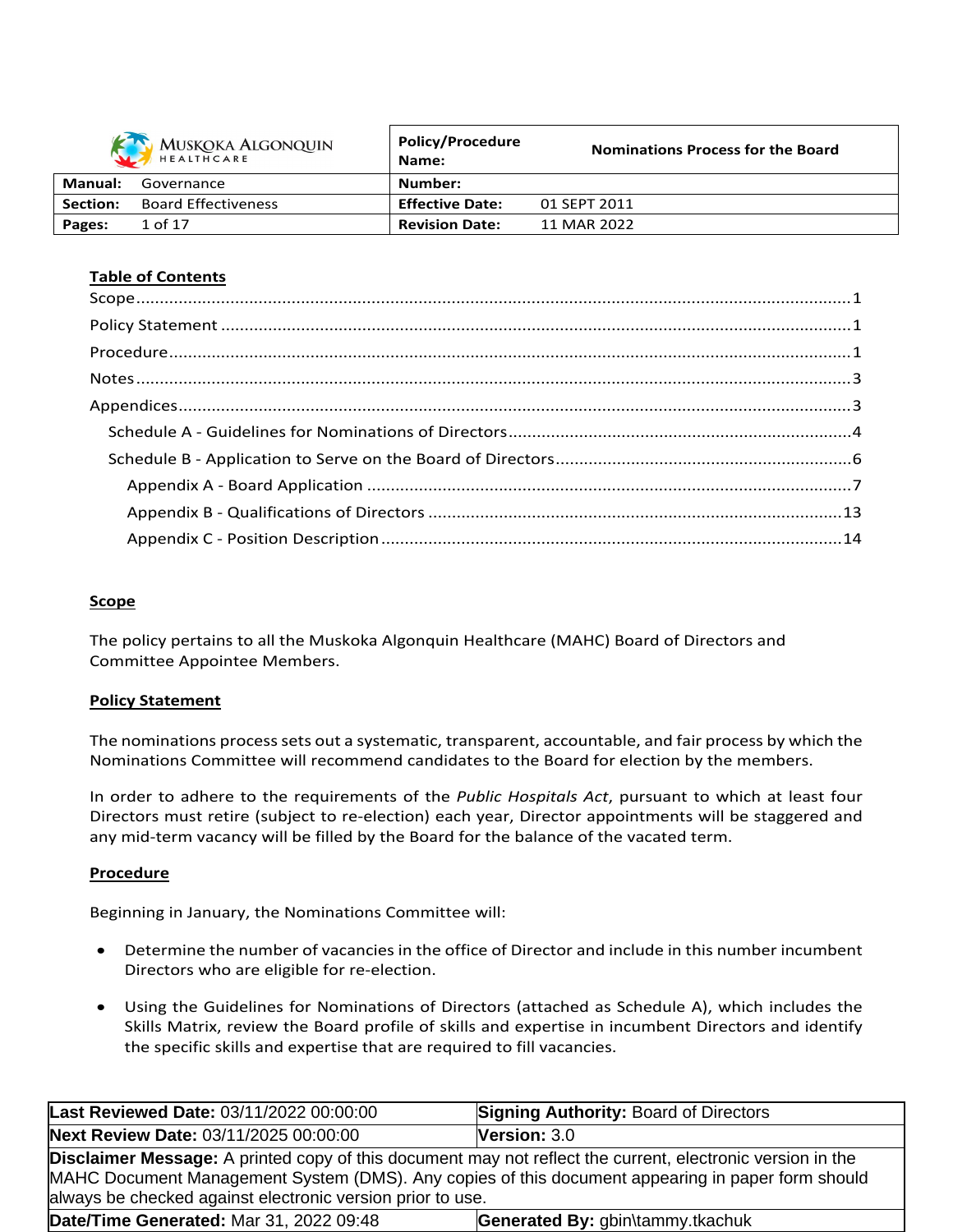

| MUSKOKA ALGONQUIN<br>HEALTHCARE |                            | <b>POIICY/Procedure</b><br>Name: | <b>Nominations Process for the Board</b> |
|---------------------------------|----------------------------|----------------------------------|------------------------------------------|
| Manual:                         | Governance                 | Number:                          |                                          |
| Section:                        | <b>Board Effectiveness</b> | <b>Effective Date:</b>           | 01 SEPT 2011                             |
| Pages:                          | 2 of 17                    | <b>Revision Date:</b>            | 11 MAR 2022                              |

**Policy/Procedure**

- Release a call for nominations and encourage interested parties (including incumbent Directors) to submit applications on a standard form (attached as Schedule B, as amended from time to time).
- Advertise vacancies through print and other accessible media with a reach throughout the Corporation's catchment area as well as the Corporation's website.
- Advertise and host an information session for interested applicants.
- All advertisements will offer accommodations throughout the recruitment process for individuals who have accessibility needs in order to participate, including, as an example, physical, verbal, visual, and auditory accommodations. Advertisements will include information on how to request any accommodations that may be needed.
- Review the applications submitted to the Nominations Committee (which shall be addressed to the Nominations Committee Chair).
- Identify a short list of candidates, including incumbent Directors, for interview by the Nominations Committee and interview and evaluate the short listed candidates against the criteria set out in the Guidelines for Nomination of Directors (attached as Schedule A). The Nominations Committee will ensure that minutes are kept with respect to deliberations on potential candidates, including the rankings and perceived strengths and weaknesses of each candidate. Confidential notes will be maintained by the Board Liaison containing sufficient detail to permit an independent observer to understand the methodology applied by the Nominations Committee, including the weight of various factors, in coming to its recommendation.
- If the candidate being considered for nomination is an incumbent Director seeking re-election or a former Director, in consultation with the Governance Committee, take into account the evaluation of that individual's performance as a Director (renewal will not be automatic), while balancing the need to ensure ongoing expertise and succession planning.
- Ensure personal reference and criminal reference checks are completed for candidates selected for nomination that are not currently Directors.
- Ensure criminal reference checks are completed for candidates selected for nomination that are incumbent Directors.
- Recommend to the Board for presentation to the members' the candidate(s) for Director(s) equal to the number of vacancies for approval by the members' at the annual members' Meeting.
- In the event of a mid-term vacancy of an elected Director, the Board may request that the Nominations Committee initiate a process to recommend to the Board a replacement Director.

| Last Reviewed Date: 03/11/2022 00:00:00                                                                                                                                                                                                                                              | <b>Signing Authority: Board of Directors</b> |  |  |
|--------------------------------------------------------------------------------------------------------------------------------------------------------------------------------------------------------------------------------------------------------------------------------------|----------------------------------------------|--|--|
| Next Review Date: 03/11/2025 00:00:00                                                                                                                                                                                                                                                | Version: $3.0$                               |  |  |
| <b>Disclaimer Message:</b> A printed copy of this document may not reflect the current, electronic version in the<br>MAHC Document Management System (DMS). Any copies of this document appearing in paper form should<br>always be checked against electronic version prior to use. |                                              |  |  |
| Date/Time Generated: Mar 31, 2022 09:48<br>Generated By: gbin\tammy.tkachuk                                                                                                                                                                                                          |                                              |  |  |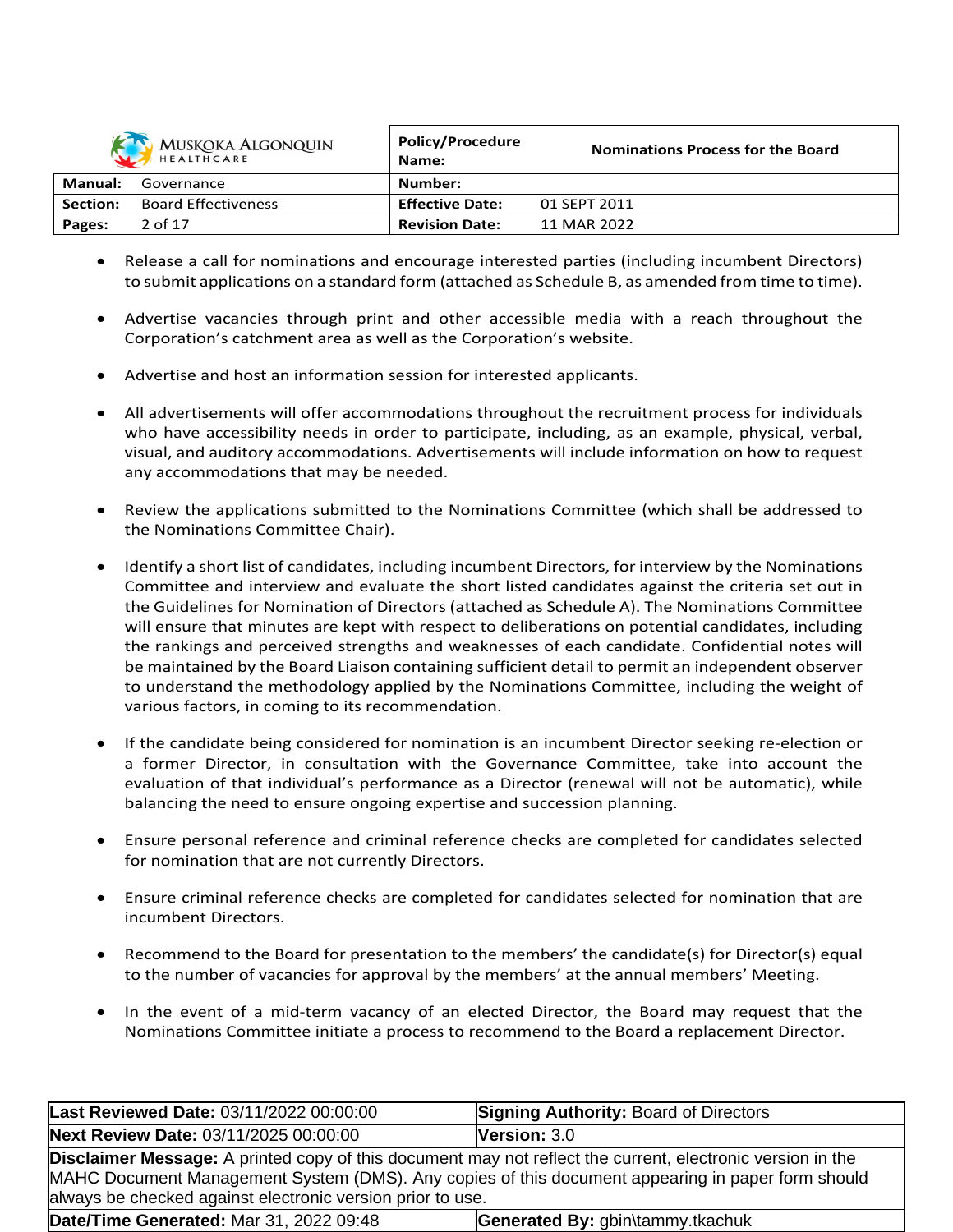|          | MUSKOKA ALGONQUIN          | <b>Policy/Procedure</b><br>Name: | <b>Nominations Process for the Board</b> |
|----------|----------------------------|----------------------------------|------------------------------------------|
| Manual:  | Governance                 | Number:                          |                                          |
| Section: | <b>Board Effectiveness</b> | <b>Effective Date:</b>           | 01 SEPT 2011                             |
| Pages:   | 3 of 17                    | <b>Revision Date:</b>            | 11 MAR 2022                              |

 Consistent with best practice, the Nominations Committee will maintain a roster of candidates eligible for election to the Board and look for opportunities to keep these candidates engaged.

# **Notes**

This material has been prepared solely for the use at Muskoka Algonquin Healthcare. Muskoka Algonquin Healthcare accepts no responsibility for the use of this material by any person or organization not associated with Muskoka Algonquin Healthcare. No part of this document may be reproduced in any form for publication without permission of Muskoka Algonquin Healthcare.

# **Appendices**

Schedule A – Guidelines for Nominations of Directors Schedule B – Application to Serve on the Board of Directors

- Appendix A Director Candidate Application Form
- Appendix  $B -$  Qualifications of Directors
- Appendix C Position Description, Director

| Last Reviewed Date: 03/11/2022 00:00:00                                                                                                                                                                                                                                              | <b>Signing Authority: Board of Directors</b> |  |  |  |
|--------------------------------------------------------------------------------------------------------------------------------------------------------------------------------------------------------------------------------------------------------------------------------------|----------------------------------------------|--|--|--|
| Next Review Date: 03/11/2025 00:00:00                                                                                                                                                                                                                                                | Version: $3.0$                               |  |  |  |
| <b>Disclaimer Message:</b> A printed copy of this document may not reflect the current, electronic version in the<br>MAHC Document Management System (DMS). Any copies of this document appearing in paper form should<br>always be checked against electronic version prior to use. |                                              |  |  |  |
| Date/Time Generated: Mar 31, 2022 09:48<br>Generated By: gbin\tammy.tkachuk                                                                                                                                                                                                          |                                              |  |  |  |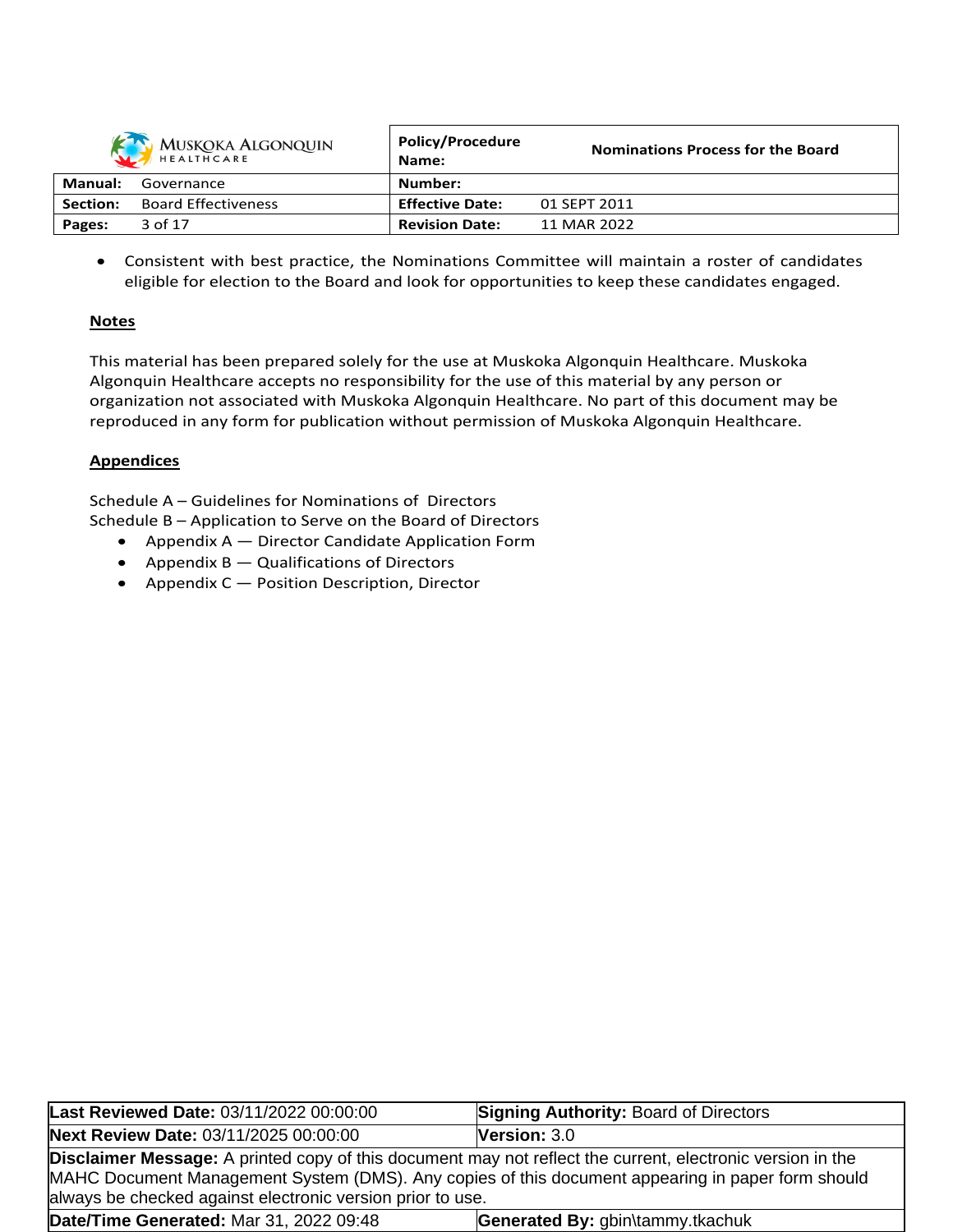| MUSKOKA ALGONQUIN |                            | <b>Policy/Procedure</b><br>Name: | <b>Nominations Process for the Board</b> |
|-------------------|----------------------------|----------------------------------|------------------------------------------|
| Manual:           | Governance                 | Number:                          |                                          |
| Section:          | <b>Board Effectiveness</b> | <b>Effective Date:</b>           | 01 SEPT 2011                             |
| Pages:            | 4 of 17                    | <b>Revision Date:</b>            | 11 MAR 2022                              |

### **Schedule A - Guidelines for Nominations of Directors**

Through the nominations and election process, the Board selects Directors according to their skills, experience, and personal qualities.

The membership of the Board and its Committees should demonstrate the balance of skills, expertise, and perspectives required to fulfill its governance roles and responsibilities. The membership of the Board should reflect the diversity of the Corporation's catchment area.

### *Board Skills and Expertise*

The Board should collectively possess a range of skills, expertise and experience as described in the Skills & Knowledge Matrix (attached as Appendix D), which is further informed by the following list and specific skills, expertise, and experience depending on the current Board composition and the needs of the Board in the future Board cycle:

- community leadership;
- strategic planning;
- senior level business management;
- finance, accounting, and audit;
- quality, risk management, and performance management;
- governance;
- knowledge of the Corporation's own governance and operations;
- government relations;
- human resource management;
- knowledge of the healthcare system;
- legal expertise;
- marketing and communications;
- construction design/management;
- clinical expertise;
- bio-medical ethics;
- conflict resolution; and
- information technology.

### *Profile of a Director*

The qualities and attributes expected of all Directors include:

a commitment to the Corporation's mission, vision, and values

| Last Reviewed Date: 03/11/2022 00:00:00                                                                                                                                                                                                                                              | <b>Signing Authority: Board of Directors</b> |  |  |  |
|--------------------------------------------------------------------------------------------------------------------------------------------------------------------------------------------------------------------------------------------------------------------------------------|----------------------------------------------|--|--|--|
| Next Review Date: 03/11/2025 00:00:00                                                                                                                                                                                                                                                | <b>Version: <math>3.0</math></b>             |  |  |  |
| <b>Disclaimer Message:</b> A printed copy of this document may not reflect the current, electronic version in the<br>MAHC Document Management System (DMS). Any copies of this document appearing in paper form should<br>always be checked against electronic version prior to use. |                                              |  |  |  |
| Date/Time Generated: Mar 31, 2022 09:48                                                                                                                                                                                                                                              | Generated By: gbin\tammy.tkachuk             |  |  |  |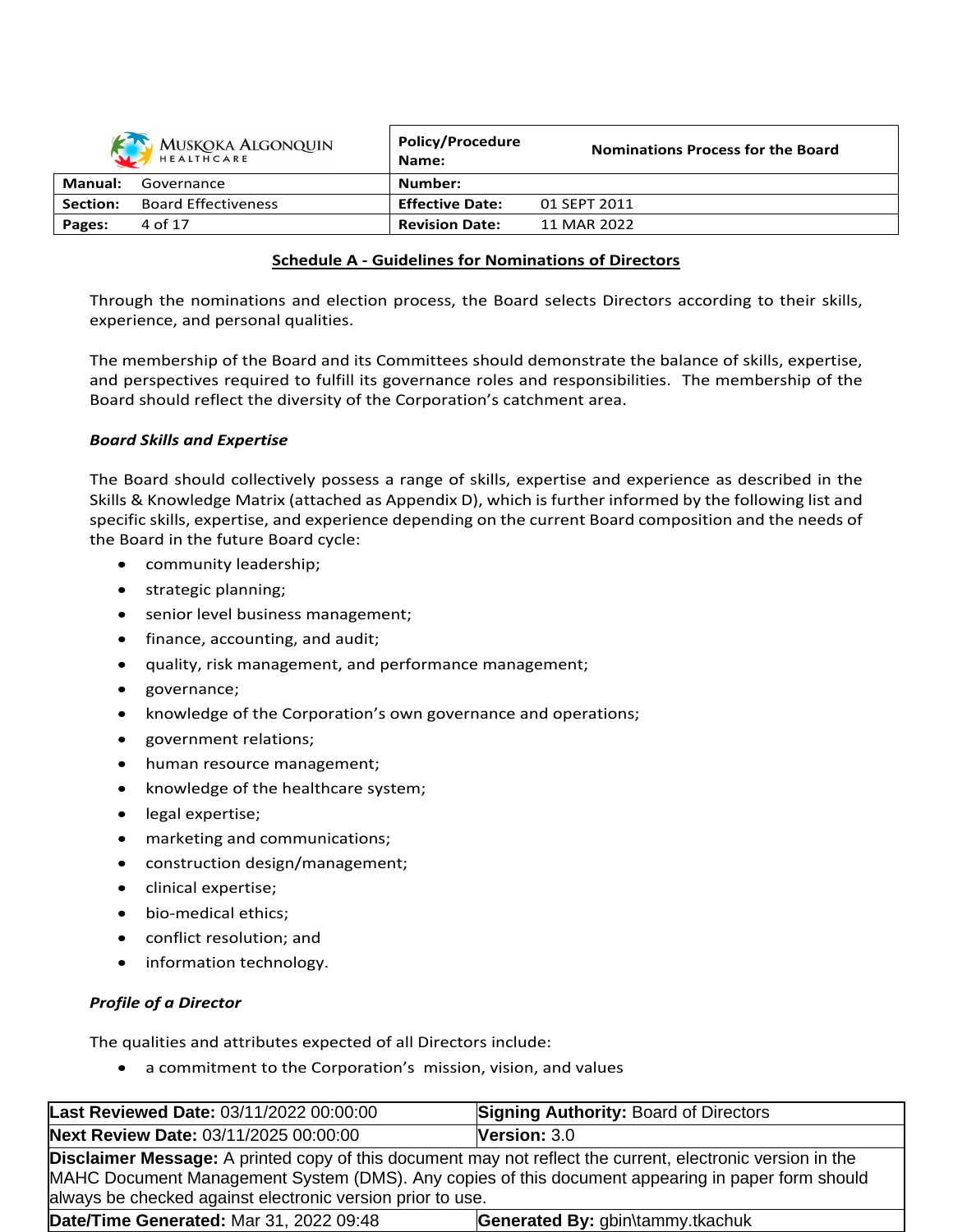

| MUSKOKA ALGONQUIN<br>HEALTHCARE |                            | <b>POIICV/Procedure</b><br>Name: | <b>Nominations Process for the Board</b> |
|---------------------------------|----------------------------|----------------------------------|------------------------------------------|
| Manual:                         | Governance                 | Number:                          |                                          |
| Section:                        | <b>Board Effectiveness</b> | <b>Effective Date:</b>           | 01 SEPT 2011                             |
| Pages:                          | 5 of 17                    | <b>Revision Date:</b>            | 11 MAR 2022                              |

**Policy/Procedure**

- experience in and understanding of governance including the roles and responsibilities of the Board and of individual Directors, and the difference between governance and management;
- enthusiasm for the role and its demands;
- personal and professional integrity, wisdom, ethical behavior, and judgment;
- an ability to work and communicate effectively as a member of the team with other members of the Board and senior management;
- demonstrate strategic thinking;
- an ability and a willingness to commit the necessary time to participate in Board meetings, Committee meetings, meeting preparation, Board orientation, and continuing education, retreats, and Corporate events;
- a willingness to serve on a volunteer basis in accordance with the Corporation's Letters Patent and By-laws;
- be free of conflicts that would impede a Director's ability to fulfill their fiduciary duties;
- a commitment to comply with the Board's conflict of interest policies, and code of conduct;
- an ability and a willingness to represent the Corporation, as required;
- an ability to work positively, cooperatively, and respectfully with others;
- a commitment to ethical standards and behaviors; and
- demonstrate community leadership potential.

Every Director shall meet at least one of the criteria set out below:

- be an individual whose name appears on the then current municipal voters list for the municipalities wholly within the Catchment Area;
- be an individual whose names appears on the then current tax roll for municipalities wholly within the Catchment Area;
- be an individual who can demonstrate to the satisfaction of the Board that they have resided in the Catchment Area for at least 90 of the 365 days next preceding their application for membership; or
- be an individual who is employed or carries on business in the Catchment Area.

| Last Reviewed Date: 03/11/2022 00:00:00                                                                                                                                                                                                                                              | <b>Signing Authority: Board of Directors</b> |  |  |  |
|--------------------------------------------------------------------------------------------------------------------------------------------------------------------------------------------------------------------------------------------------------------------------------------|----------------------------------------------|--|--|--|
| <b>Next Review Date: 03/11/2025 00:00:00</b>                                                                                                                                                                                                                                         | <b>Version: <math>3.0</math></b>             |  |  |  |
| <b>Disclaimer Message:</b> A printed copy of this document may not reflect the current, electronic version in the<br>MAHC Document Management System (DMS). Any copies of this document appearing in paper form should<br>always be checked against electronic version prior to use. |                                              |  |  |  |
| Date/Time Generated: Mar 31, 2022 09:48                                                                                                                                                                                                                                              | Generated By: gbin\tammy.tkachuk             |  |  |  |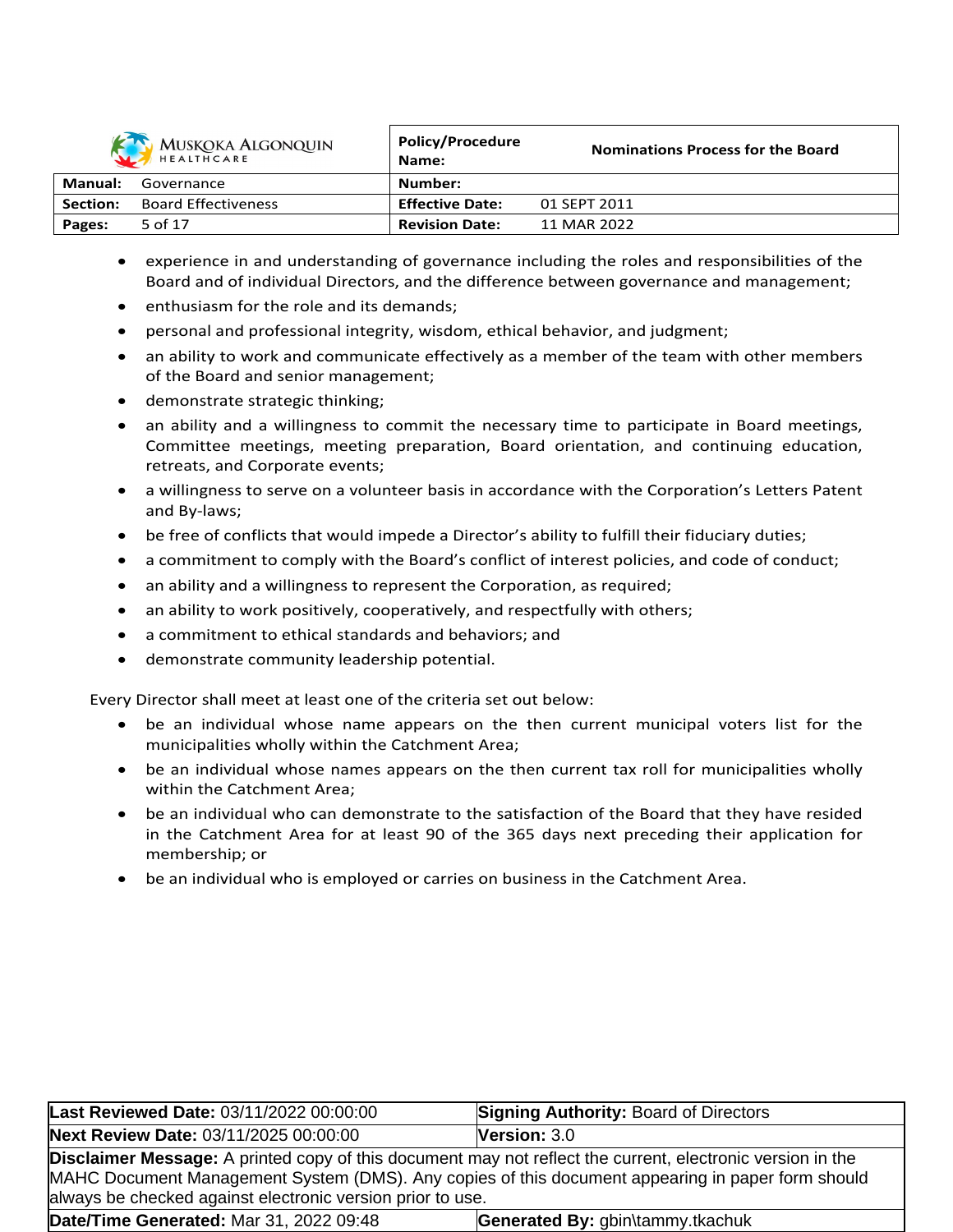| MUSKOKA ALGONQUIN |                            | <b>Policy/Procedure</b><br>Name: | <b>Nominations Process for the Board</b> |
|-------------------|----------------------------|----------------------------------|------------------------------------------|
| Manual:           | Governance                 | Number:                          |                                          |
| Section:          | <b>Board Effectiveness</b> | <b>Effective Date:</b>           | 01 SEPT 2011                             |
| Pages:            | 6 of 17                    | <b>Revision Date:</b>            | 11 MAR 2022                              |

#### **Schedule B - Application to Serve on the Board of Directors**

#### **Purpose**

This policy outlines the process by which application can be made to become a member of the Board of Directors

#### **Scope**

The policy pertains to the Board of Directors at Muskoka Algonquin Healthcare (MAHC).

#### **Policy Statement**

The Board is a skills/knowledge-based Board with a passion to serve. Directors are chosen for theirskill, competency, knowledge and experience, which will support the mission of MAHC. While in keeping with the objective of maintaining a skills/knowledge-based Board, Board membership should reflect the diversity of the Corporation's catchment area.

### **Procedure**

- (a) To apply to be a member of the Muskoka Algonquin Healthcare Board of Directors, the attached candidate form must be completed and submitted along with a copy of a current resume or a brief biographical sketch.
- (b) Applications are completed via an electronic submission process available through www.mahc.ca. Applicants that do not have access to electronic devices may submit hardcopy through the Board Liaison.
- (c) Applications are accepted at any time and kept on file. Specific deadlines may be set from time to time by the Nominations Committee as appropriate and will be advertised in local print media and on the hospital's website.
- (d) Additional information about the application process can be obtained by contacting the Board Liaison at 705.789.0022 x2342 or via email.

#### **Notes**

This material has been prepared solely for the use at Muskoka Algonquin Healthcare. Muskoka Algonquin Healthcare accepts no responsibility for the use of this material by any person or organization not associated with Muskoka Algonquin Healthcare. No part of this document may be reproduced in any form for publication without permission of Muskoka Algonquin Healthcare.

### **Appendices**

Appendix A —Director Candidate Application Form Appendix B — Qualifications of Directors

Appendix C — Position Description, Director

| Last Reviewed Date: 03/11/2022 00:00:00                    | <b>Signing Authority: Board of Directors</b>                                                                                                                                                                           |
|------------------------------------------------------------|------------------------------------------------------------------------------------------------------------------------------------------------------------------------------------------------------------------------|
| Next Review Date: 03/11/2025 00:00:00                      | <b>Version: 3.0</b>                                                                                                                                                                                                    |
| always be checked against electronic version prior to use. | <b>Disclaimer Message:</b> A printed copy of this document may not reflect the current, electronic version in the<br>MAHC Document Management System (DMS). Any copies of this document appearing in paper form should |
| Date/Time Generated: Mar 31, 2022 09:48                    | Generated By: gbin\tammy.tkachuk                                                                                                                                                                                       |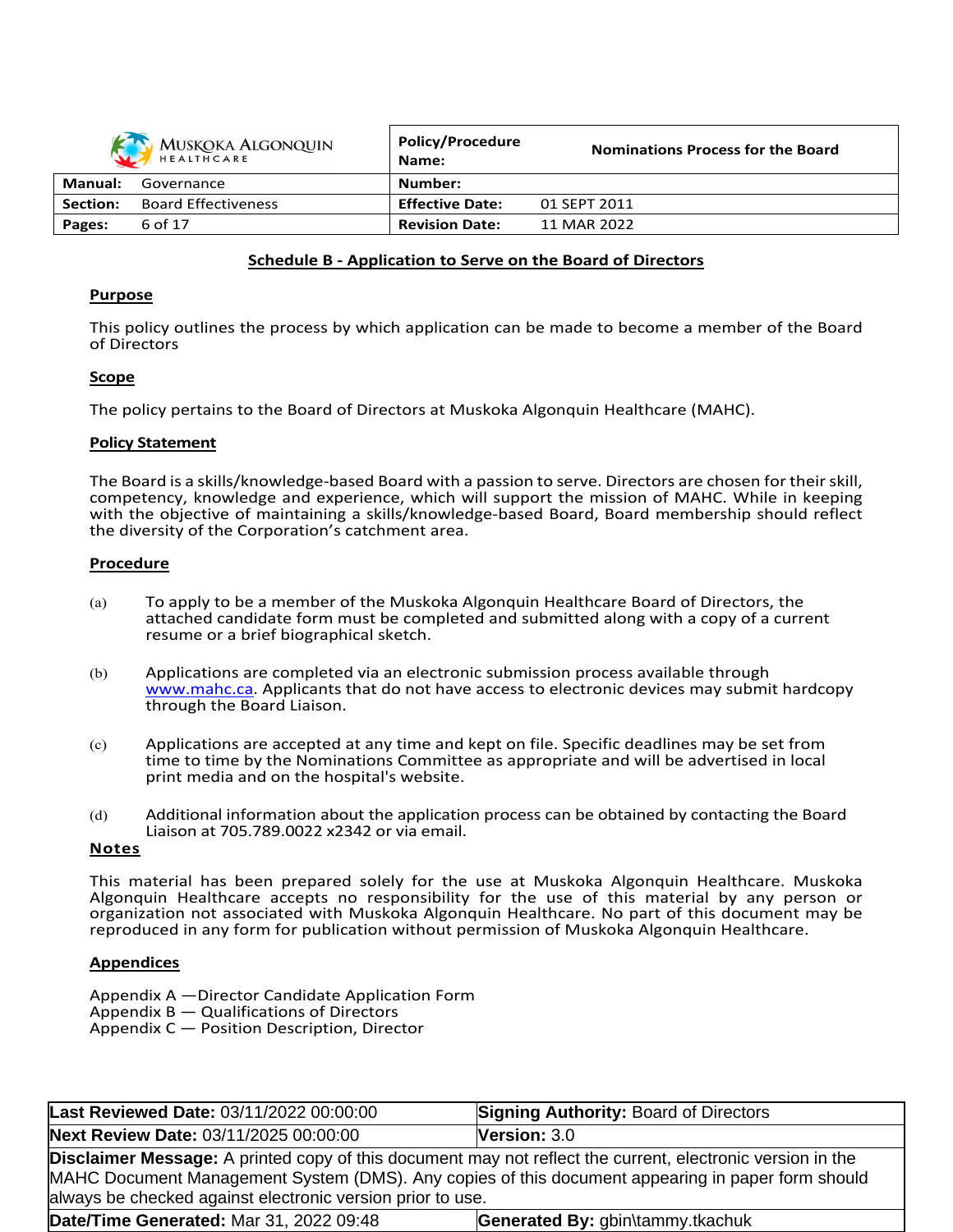| MUSKOKA ALGONQUIN |                            | <b>Policy/Procedure</b><br>Name: | <b>Nominations Process for the Board</b> |
|-------------------|----------------------------|----------------------------------|------------------------------------------|
| Manual:           | Governance                 | Number:                          |                                          |
| <b>Section:</b>   | <b>Board Effectiveness</b> | <b>Effective Date:</b>           | 01 SEPT 2011                             |
| Pages:            | 7 of 17                    | <b>Revision Date:</b>            | 11 MAR 2022                              |

#### *Appendix A - Board Application*

Members of the Board of Directors play a vital role in providing effective governance and strategic leadership that supports providing outstanding patient care today and in the future. Muskoka Algonquin Healthcare is seeking volunteers for our skills-based governing team. As a Board member you will be able to devote at least 20 hours per month for up to three years and meet all eligibility requirements.

Not sure if you can commit to being a full Director, you can also apply to be a Committee Appointee Member who due to the relevance of their skills and expertise in a particular area would make a valuable contribution to the work of a Standing Committee. Committee Appointee Members are able to devote at least 3-5 hours bi-monthly to the work of a Committee plus attend meetings.

1. Please provide your name and contact information:

| Name:      | Address:     |  |
|------------|--------------|--|
| City/Town: | Postal Code: |  |
| Email:     | Phone:       |  |

2. Please indicate what position(s) you are interested in:

o Director Position o Committee Appointee Member o Either position, wherever the

greatest need is.

- 3. The MAHC Board of Directors has several Standing Committees. The Board Committees and Terms of Reference Policy provides a more detailed description of each of their responsiblities. Please indicate what Committee(s) you would be interested in serving. Select all that apply
	- o Quality & Patient Safety o Resources & Audit o Audit Subcommittee o Governance o MAHC MAOHT o
- 4. The MAHC Board of Directors is seeking members with extensive experience on boards with similar scope and challenges. My governance experience is:
	- o Some, I have been a member of at least one Board
	- o Good, I have sat on more than one Board of similar complexity and challenges, or may have supported such Boards in a work capacity.
	- o Advanced, I have sat on multiple Boards including Boards with similar complexities and challenges.

5. Please identify any Offices held (if any) on previous Boards by providing the name of the organization, the dates and position.

6. Please explain why you wish to be considered for a position on the MAHC Board of Directors.

7. Please upload a current CV or resume

| Last Reviewed Date: 03/11/2022 00:00:00                                                                                                                                                                                | <b>Signing Authority: Board of Directors</b> |  |  |  |
|------------------------------------------------------------------------------------------------------------------------------------------------------------------------------------------------------------------------|----------------------------------------------|--|--|--|
| Next Review Date: 03/11/2025 00:00:00                                                                                                                                                                                  | <b>Version: 3.0</b>                          |  |  |  |
| <b>Disclaimer Message:</b> A printed copy of this document may not reflect the current, electronic version in the<br>MAHC Document Management System (DMS). Any copies of this document appearing in paper form should |                                              |  |  |  |
| always be checked against electronic version prior to use.<br>Date/Time Generated: Mar 31, 2022 09:48<br>Generated By: gbin\tammy.tkachuk                                                                              |                                              |  |  |  |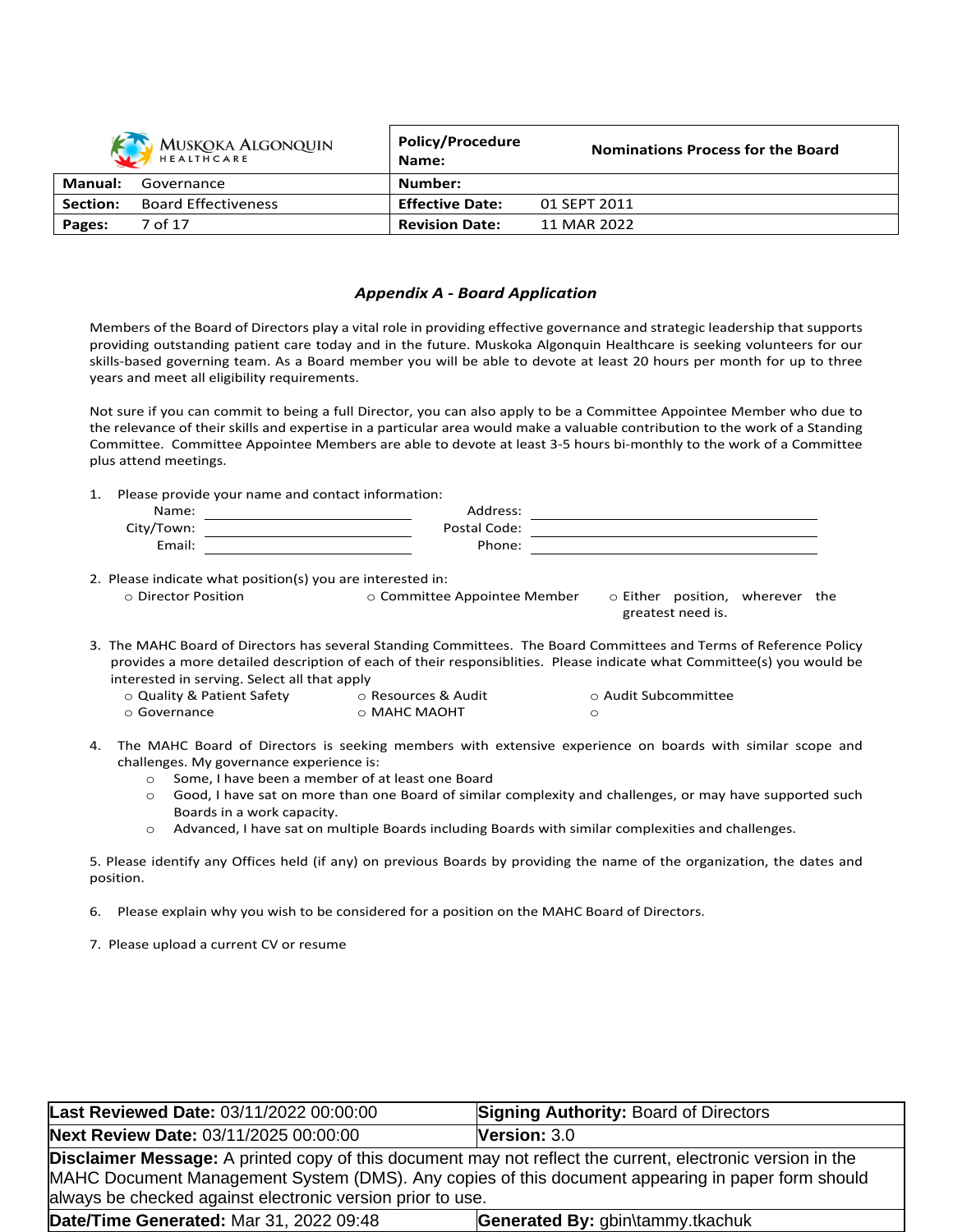| <b>MUSKOKA ALGONQUIN</b><br>HEALTHCARE |                            | <b>Policy/Procedure</b><br>Name: | <b>Nominations Process for the Board</b> |
|----------------------------------------|----------------------------|----------------------------------|------------------------------------------|
| Manual:                                | Governance                 | Number:                          |                                          |
| Section:                               | <b>Board Effectiveness</b> | <b>Effective Date:</b>           | 01 SEPT 2011                             |
| Pages:                                 | 8 of 17                    | <b>Revision Date:</b>            | 11 MAR 2022                              |

# Skills & Knowledge Matrix

Core to the culture of Muskoka Algonquin Healthcare is quality. One determinant of board quality includes the complementary broad mix of skills, experience and knowledge of the board's directors. This collective set of abilities empowers the board's role in organizational oversight. Please assess your skills & knowledge on the matrix format below in the understanding that directors do not require proficiency in all skills as listed. Rating Definitions:

MAHC is seeking Directors with education, training or life experience in the following categories:

- o (A) Advanced: formal certification, degree, or demonstrated understanding/knowledge (10+ years)
- o (I) Intermediate: above average understanding/knowledge (5-10 years)
- o (B) Basic: general or modest understanding/knowledge

o (N) None: no understanding/knowledge

| Skill/Knowledge           | Definition                                                                                                                              |                 | Rating         |
|---------------------------|-----------------------------------------------------------------------------------------------------------------------------------------|-----------------|----------------|
| Financial                 | • Qualifications in accounting and/or finance and experience with analyzing key financial                                               | <b>OA</b>       | $\Omega$       |
|                           | statements; critically assessing financial viability and performance, financial risk assessment,                                        | $\overline{OB}$ | ON             |
|                           | contribute to strategic financial planning; oversee budgets and the efficient use of resources;                                         |                 |                |
|                           | oversee funding and accountability. Links financial information to organizational priorities &                                          |                 |                |
| <b>Business &amp;</b>     | goals.<br>• The skill and experience required to execute the fiduciary and oversight requirements of the                                | OА              | $\overline{O}$ |
| Management                | Board, has held or holds a senior level management/executive position, to give good advice                                              | $\overline{OB}$ | ON             |
|                           | and challenge thinking.                                                                                                                 |                 |                |
|                           | • Broad management and leadership experience involving human, financial, technological and                                              |                 |                |
|                           | other resources. Able to determine how a particular initiative or opportunity will support the                                          |                 |                |
|                           | implementation of the corporate strategy and deliver on key performance objectives.                                                     |                 |                |
| <b>Strategic Planning</b> | • Macro level understanding of the health care system & the longer term implications and                                                | $\Omega$ A      | $\overline{O}$ |
|                           | opportunities. Have been actively involved in previous strategic plan development,                                                      | $\overline{OB}$ | ON             |
|                           | implementation and monitoring. Have a very strong understanding of the purpose and                                                      |                 |                |
|                           | processes related to strategic planning and the Board's role in the development, agreement &<br>monitoring of the strategic progresses. |                 |                |
|                           | • Advises Board on processes to define an organization's direction and provide potential                                                |                 |                |
|                           | decisions on the allocation of resources required to pursue a strategy. Able to look at issues in                                       |                 |                |
|                           | a broad context, taking into account a wide range of influences and circumstances, and see the                                          |                 |                |
|                           | implication of decisions. Strategic horizon responsibility includes monitoring existing strategic                                       |                 |                |
|                           | plan delivery and organizing & planning beyond existing strategic plan.                                                                 |                 |                |
| <b>Enterprise Risk</b>    | • Critical understanding of Enterprise Risk Management, understanding that taking on risk is                                            | $\mathsf{OA}$   | $\overline{O}$ |
| Management                | sometimes a necessity with the ability to identify key organizational risks including legal and                                         | $\overline{OB}$ | ON             |
|                           | regulatory compliance. Demonstrated ability to think critically about operational and                                                   |                 |                |
|                           | governance issues to ensure the effective management of opportunities and adverse impacts.                                              |                 |                |
| Transformation            | • Promote a culture of change by understanding the dynamic nature and factors impacting                                                 | OА              | $\overline{O}$ |
|                           | successful and sustainable outcomes.                                                                                                    | $\overline{OB}$ | ON             |
| Integration and           | • Has led or been part of, in a management or governance capacity, integration initiatives such                                         | $\overline{OA}$ | $\overline{O}$ |
| Systems Enabler           | as mergers and acquisitions. Understands the reasons for ongoing organizational and system                                              | $\overline{OB}$ | ON             |
|                           | behaviour, and then underlying problems, opportunities or political forces affecting the                                                |                 |                |
|                           | organization and the health system.                                                                                                     |                 |                |
| Funding                   | Understands the principals and processes of funding for healthcare and the administration of                                            | <b>OA</b>       | $\overline{O}$ |
|                           | funding relationships                                                                                                                   | $\bigcirc$ B    | ON             |
| Innovation                | . Recognized as a thoughtful inspiring leader and one who has led innovative approaches and/or                                          | <b>OA</b>       | $\overline{O}$ |

Last Reviewed Date: 03/11/2022 00:00:00 **Signing Authority: Board of Directors Next Review Date:** 03/11/2025 00:00:00 **Version:** 3.0 **Disclaimer Message:** A printed copy of this document may not reflect the current, electronic version in the MAHC Document Management System (DMS). Any copies of this document appearing in paper form should always be checked against electronic version prior to use. **Date/Time Generated:** Mar 31, 2022 09:48 **Generated By:** gbin\tammy.tkachuk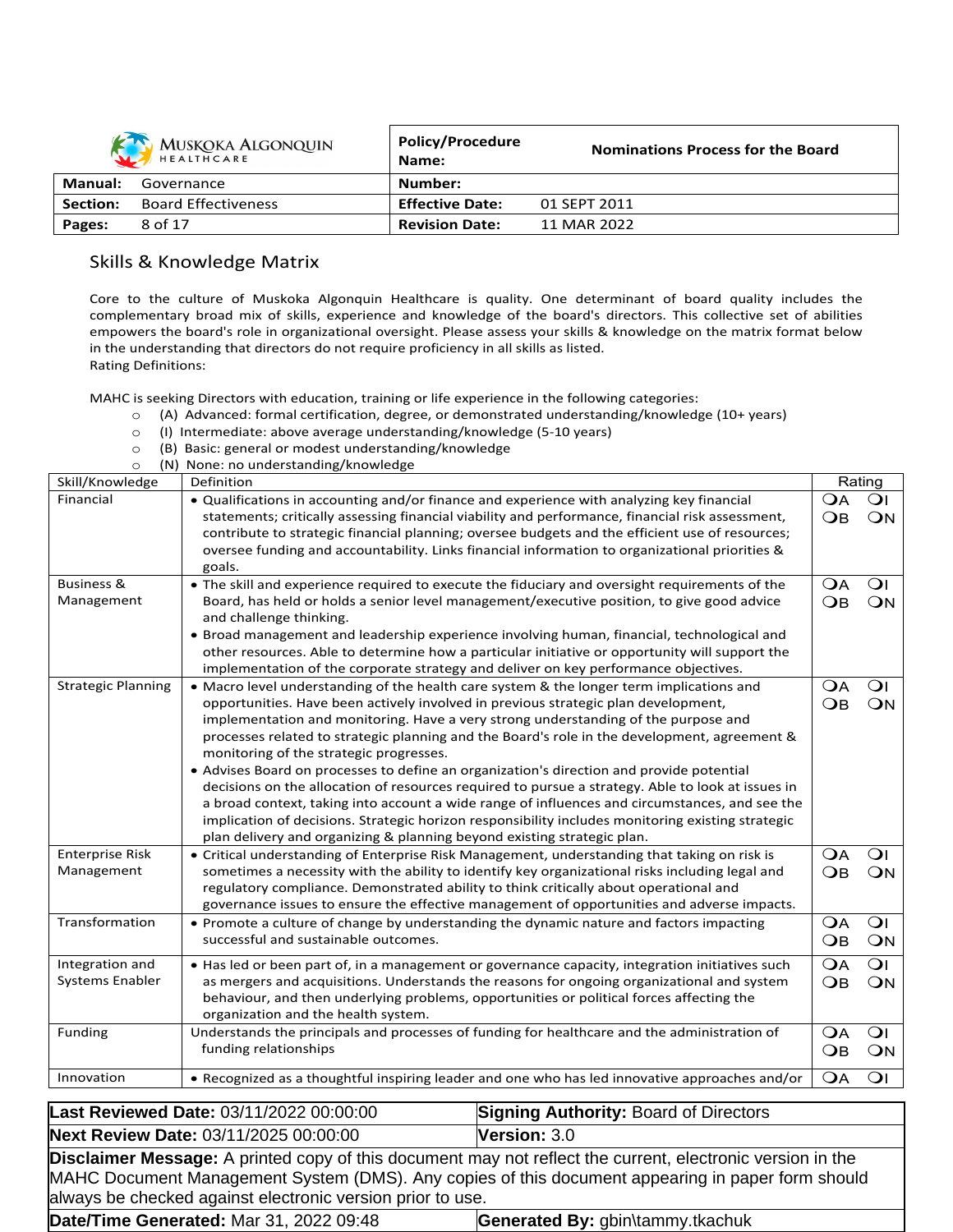|          | MUSKOKA ALGONQUIN          | Policy/Procedure<br>Name: | <b>Nominations Process for the Board</b> |
|----------|----------------------------|---------------------------|------------------------------------------|
| Manual:  | Governance                 | Number:                   |                                          |
| Section: | <b>Board Effectiveness</b> | <b>Effective Date:</b>    | 01 SEPT 2011                             |
| Pages:   | 9 of 17                    | <b>Revision Date:</b>     | 11 MAR 2022                              |

|                                                   | new ventures. A person who will be readily able to see new opportunities and enhance the<br>Board and managements ability to seek new approaches.                                                         | Oв        | ∩∧                   |
|---------------------------------------------------|-----------------------------------------------------------------------------------------------------------------------------------------------------------------------------------------------------------|-----------|----------------------|
|                                                   | • Encourages well considered & planned risk taking that drives new thinking and approaches<br>that lead to innovative approaches and outcomes. Readily able to see future opportunities.                  |           |                      |
| Community<br>Relationship<br><b>Building</b>      | • Has been actively engaged in the community and is seen as a community leader/influencer.<br>• Understanding of broader stakeholder environments.                                                        | ÓА<br>()R | Οı<br>ON             |
| Quality and<br>Performance                        | • Quality and safety expertise in business or industry; understanding of quality of care issues and<br>performance measurement; benchmarking experience; experience in process improvement<br>methodology | OА<br>OВ  | $\Omega$<br>ŐN       |
| Communications<br>and Marketing                   | • Demonstrated experience with identifying, anticipating, satisfying stakeholder expectations for<br>products and services.                                                                               | OА<br>OB  | Οı<br>ЭN             |
| Human Resources<br>Strategy                       | • Experience in planning and implementing human resource strategies (business or healthcare<br>setting)                                                                                                   | OА<br>OB  | $\overline{O}$<br>ON |
| Environmental,<br>Social, and<br>Governance (ESG) | • Demonstrated knowledge of environmental, social, and governance (ESG) issues, including<br>inclusion, diversity, equity, and anti-racism issues.                                                        | ÓА<br>()R | ∩<br>. JN            |

| Last Reviewed Date: 03/11/2022 00:00:00                                                                                                                                                                                                                                              | <b>Signing Authority: Board of Directors</b> |  |  |  |
|--------------------------------------------------------------------------------------------------------------------------------------------------------------------------------------------------------------------------------------------------------------------------------------|----------------------------------------------|--|--|--|
| Next Review Date: 03/11/2025 00:00:00                                                                                                                                                                                                                                                | Version: $3.0$                               |  |  |  |
| <b>Disclaimer Message:</b> A printed copy of this document may not reflect the current, electronic version in the<br>MAHC Document Management System (DMS). Any copies of this document appearing in paper form should<br>always be checked against electronic version prior to use. |                                              |  |  |  |
| Date/Time Generated: Mar 31, 2022 09:48<br>Generated By: gbin\tammy.tkachuk                                                                                                                                                                                                          |                                              |  |  |  |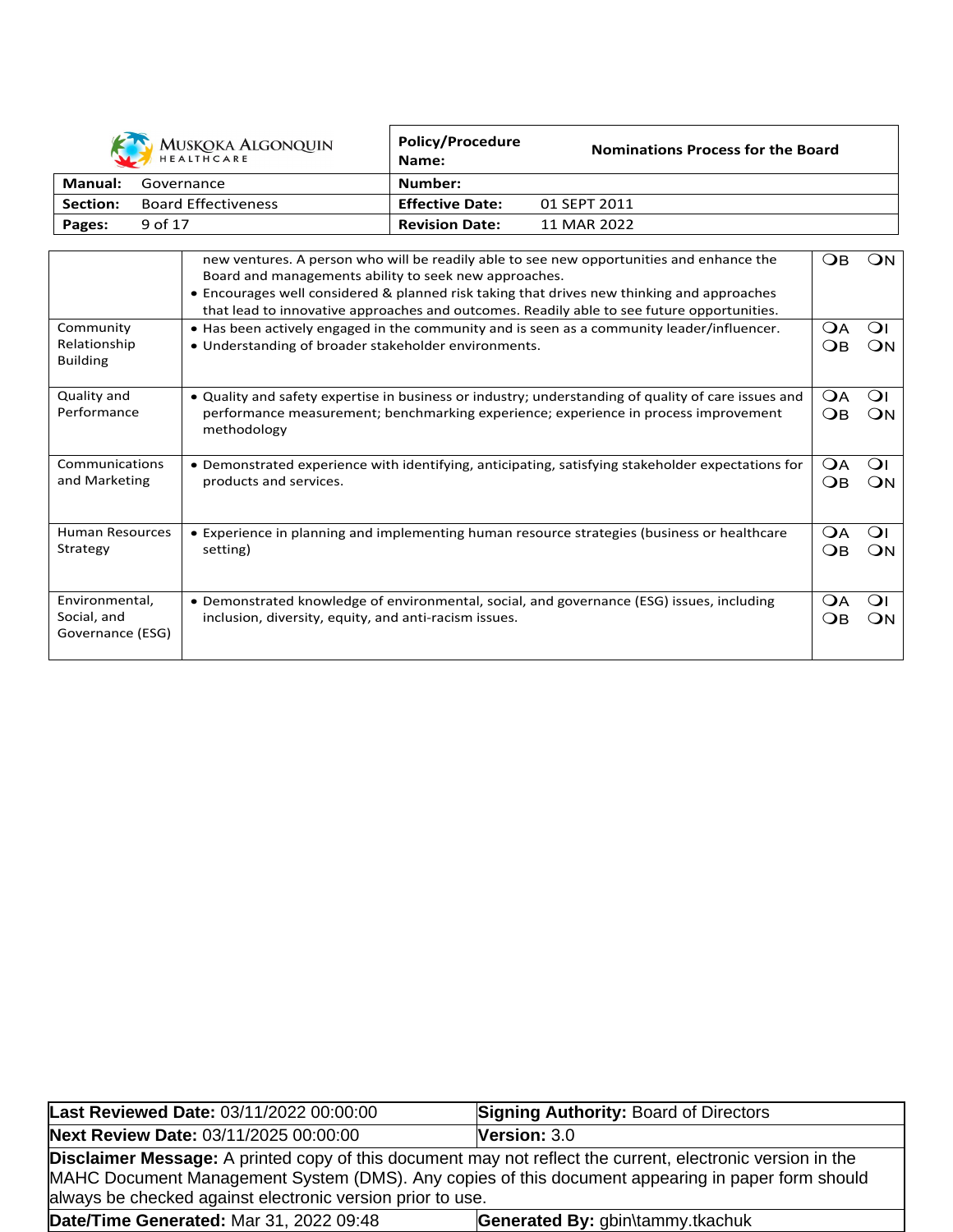| <b>MUSKOKA ALGONQUIN</b><br>HEALTHCARE |                            | Policy/Procedure<br>Name: | <b>Nominations Process for the Board</b> |
|----------------------------------------|----------------------------|---------------------------|------------------------------------------|
| Manual:                                | Governance                 | Number:                   |                                          |
| Section:                               | <b>Board Effectiveness</b> | <b>Effective Date:</b>    | 01 SEPT 2011                             |
| Pages:                                 | 10 of 17                   | <b>Revision Date:</b>     | 11 MAR 2022                              |

Applicants would only complete one of the following "Qualifications and Statement of Commitment" forms based on if *they are applying for a Director role, Committee Appointee Member role, or both.*

#### **Director Qualifications and Statement of Commitment**

I hereby apply to be considered for a nomination with the MAHC Board of Directors as a Director, and in doing so, acknowledge and declare that: (please check each statement below to indicate your acknowledgement).

| I can regularly attend monthly Board and Committee meetings. (Meeting schedules are provided<br>in advance)                                                                                                                                                                                                                                                                                                                                                                 | Yes | No |
|-----------------------------------------------------------------------------------------------------------------------------------------------------------------------------------------------------------------------------------------------------------------------------------------------------------------------------------------------------------------------------------------------------------------------------------------------------------------------------|-----|----|
| I could, with notice, attend additional meetings when required.                                                                                                                                                                                                                                                                                                                                                                                                             |     |    |
| I can attend development/training sessions for Board members on weekends and/or evenings,<br>with advance notice.                                                                                                                                                                                                                                                                                                                                                           |     |    |
| I can devote at least 20 hours per month to the MAHC Board of Directors.                                                                                                                                                                                                                                                                                                                                                                                                    |     |    |
| 1 understand that if chosen to proceed through the interview process a Police Criminal Record<br>Check will be required and any nomination will be contingent on the completion of this process                                                                                                                                                                                                                                                                             |     |    |
| I confirm that I have reviewed the Qualifications of Directors. I understand and meet the criteria<br>as outlined and agree to respect the confidentiality of the nomination process. Visit<br>http://www.mahc.ca/en/about/Become a board member.asp to view the Qualifications of<br>Directors and Position Description.                                                                                                                                                   |     |    |
| I confirm that I have reviewed Position Description for Elected Directors and agree that, if elected,<br>will serve as a Director in accordance with the Bylaws and Responsibilities of Individual Directors,<br>including Board confidentiality. I understand that I will be required to sign an annual declaration<br>attesting to this. Visit http://www.mahc.ca/en/about/Become a board member.asp to view the<br>Qualifications of Directors and Position Description. |     |    |

Please tell us how you learned of this opportunity:

| Newspaper<br>Advertisement | Radio | <b>MAHC Website</b> | Word of<br>Mouth | Social<br>Media | Other |
|----------------------------|-------|---------------------|------------------|-----------------|-------|
|----------------------------|-------|---------------------|------------------|-----------------|-------|

#### **Committee Appointee Member Qualifications and Statement of Commitment**

I hereby apply to be considered for a nomination with the MAHC Board of Directors as a Committee Appointee Member, and in doing so, acknowledge and declare that: (please check each statement below to indicate your acknowledgement).

| Last Reviewed Date: 03/11/2022 00:00:00                                                                                                                                                                                                                                              | <b>Signing Authority: Board of Directors</b> |  |  |
|--------------------------------------------------------------------------------------------------------------------------------------------------------------------------------------------------------------------------------------------------------------------------------------|----------------------------------------------|--|--|
| Next Review Date: 03/11/2025 00:00:00                                                                                                                                                                                                                                                | Version: $3.0$                               |  |  |
| <b>Disclaimer Message:</b> A printed copy of this document may not reflect the current, electronic version in the<br>MAHC Document Management System (DMS). Any copies of this document appearing in paper form should<br>always be checked against electronic version prior to use. |                                              |  |  |
| <b>Date/Time Generated: Mar 31, 2022 09:48</b>                                                                                                                                                                                                                                       | Generated By: gbin\tammy.tkachuk             |  |  |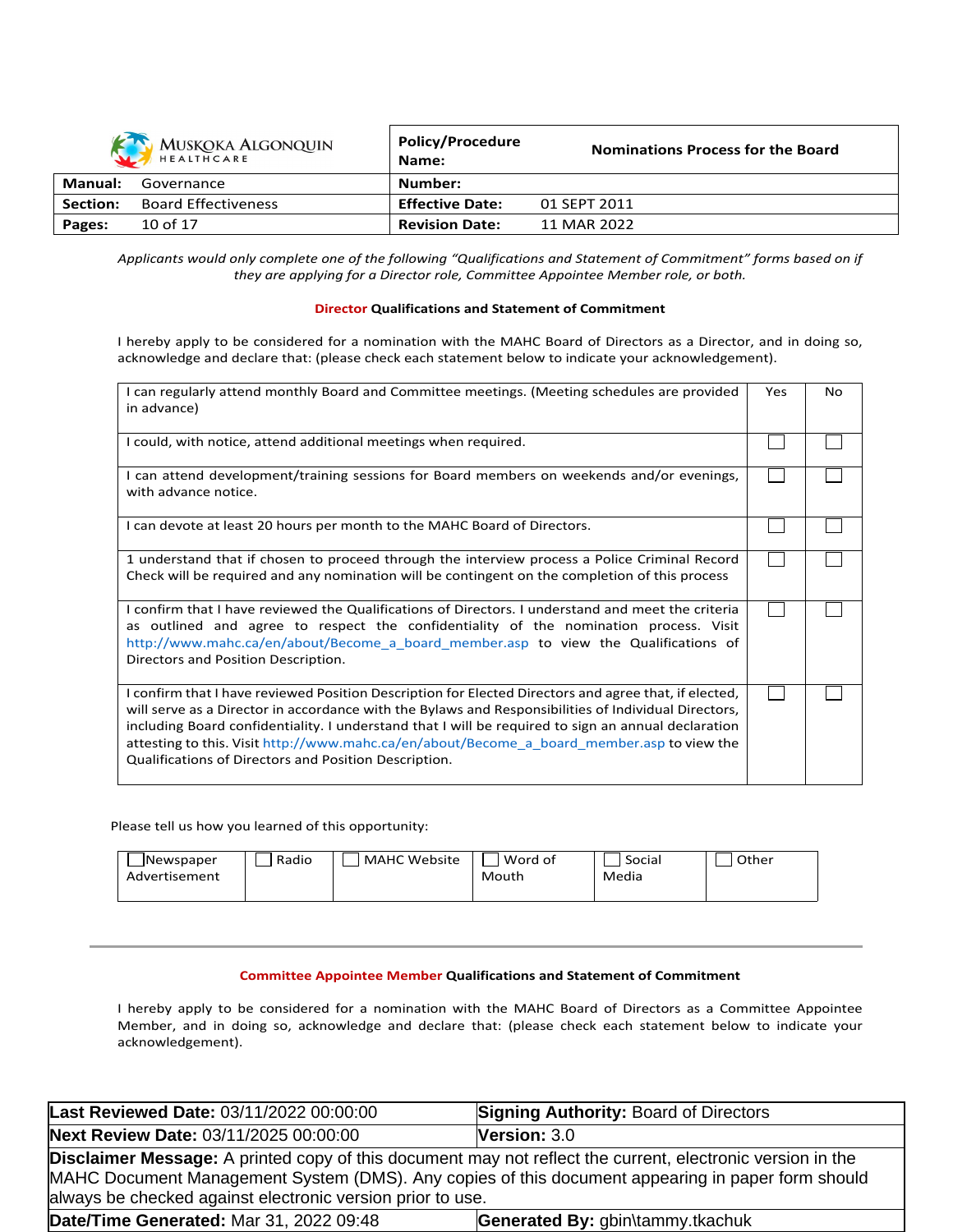|          | MUSKOKA ALGONQUIN          | <b>Policy/Procedure</b><br>Name: | <b>Nominations Process for the Board</b> |
|----------|----------------------------|----------------------------------|------------------------------------------|
| Manual:  | Governance                 | Number:                          |                                          |
| Section: | <b>Board Effectiveness</b> | <b>Effective Date:</b>           | 01 SEPT 2011                             |
| Pages:   | 11 of 17                   | <b>Revision Date:</b>            | 11 MAR 2022                              |

| I can regularly commit 3-5 hours bi-monthly to prepare for and attend Committee meetings<br>(Meeting schedules are provided in advance)                                                                               | Yes | No. |
|-----------------------------------------------------------------------------------------------------------------------------------------------------------------------------------------------------------------------|-----|-----|
| I could, with notice, attend additional meetings when required.                                                                                                                                                       |     |     |
| I can attend development/training sessions for Board members on weekends and/or evenings,<br>with advance notice.                                                                                                     |     |     |
|                                                                                                                                                                                                                       |     |     |
| 1 understand that if chosen to proceed through the interview process a Police Criminal Record<br>Check will be required and any nomination will be contingent on the completion of this process                       |     |     |
| I confirm that I have reviewed the qualifications and meet the criteria as outlined and agree to<br>respect the confidentiality of the nominations process.                                                           |     |     |
| I confirm that if appointed I will serve in accordance with the Bylaws and governing policies,<br>including confidentiality. I understand that I will be required to sign an annual declaration<br>attesting to this. |     |     |

Please tell us how you learned of this opportunity:

| Radio<br><b>MAHC Website</b><br>Newspaper<br>Advertisement | Word of<br>Mouth | Social<br>Media | Other |
|------------------------------------------------------------|------------------|-----------------|-------|
|------------------------------------------------------------|------------------|-----------------|-------|

### **Director and Committee Appointee Member Qualifications and Statement of Commitment**

I hereby apply to be considered for a nomination with the MAHC Board of Directors as a Director or a Committee Appointee Member, and in doing so, acknowledge and declare that: (please check each statement below to indicate your acknowledgement).

| In the case of a Director position, I can regularly attend monthly Board and Committee meetings<br>and devote at least 20 hours per month. In the case of a Committee Appointee Member, I can<br>regularly commit 3-5 hours bi-monthly to prepare for plus attend Committee meetings (meeting<br>schedules are provided in advance). | Yes | No. |
|--------------------------------------------------------------------------------------------------------------------------------------------------------------------------------------------------------------------------------------------------------------------------------------------------------------------------------------|-----|-----|
| I could, with notice, attend additional meetings when required.                                                                                                                                                                                                                                                                      |     |     |
| can attend development/training sessions for Board members on weekends and/or evenings,<br>with advance notice.                                                                                                                                                                                                                      |     |     |
|                                                                                                                                                                                                                                                                                                                                      |     |     |

| Last Reviewed Date: 03/11/2022 00:00:00                                                                                                                                                                                                                                              | <b>Signing Authority: Board of Directors</b> |  |
|--------------------------------------------------------------------------------------------------------------------------------------------------------------------------------------------------------------------------------------------------------------------------------------|----------------------------------------------|--|
| Next Review Date: 03/11/2025 00:00:00                                                                                                                                                                                                                                                | Version: $3.0$                               |  |
| <b>Disclaimer Message:</b> A printed copy of this document may not reflect the current, electronic version in the<br>MAHC Document Management System (DMS). Any copies of this document appearing in paper form should<br>always be checked against electronic version prior to use. |                                              |  |
| Date/Time Generated: Mar 31, 2022 09:48                                                                                                                                                                                                                                              | Generated By: gbin\tammy.tkachuk             |  |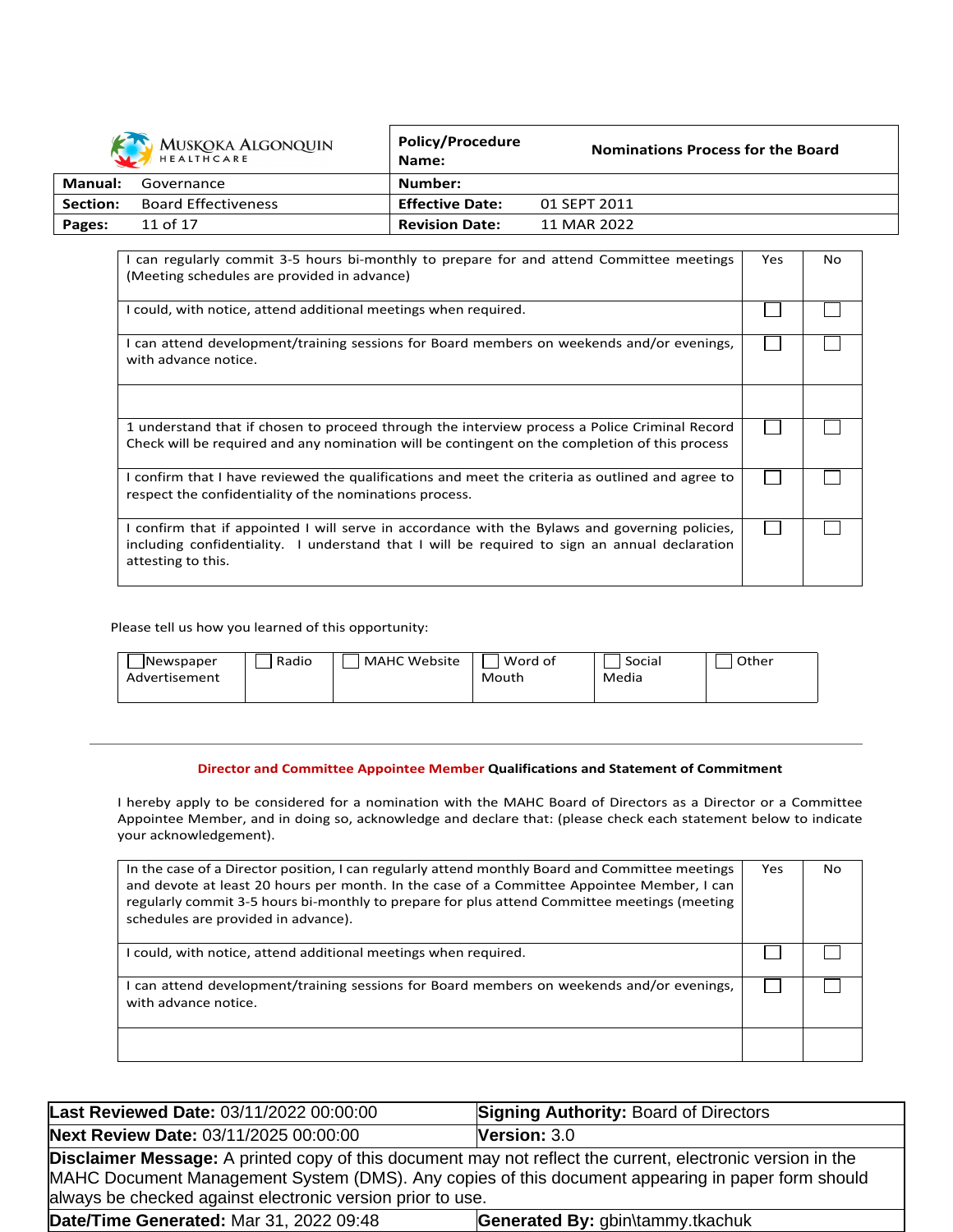|          | MUSKOKA ALGONQUIN          | <b>Policy/Procedure</b><br>Name: | <b>Nominations Process for the Board</b> |
|----------|----------------------------|----------------------------------|------------------------------------------|
| Manual:  | Governance                 | Number:                          |                                          |
| Section: | <b>Board Effectiveness</b> | <b>Effective Date:</b>           | 01 SEPT 2011                             |
| Pages:   | 12 of 17                   | <b>Revision Date:</b>            | 11 MAR 2022                              |

| 1 understand that if chosen to proceed through the interview process a Police Criminal Record<br>Check will be required and any nomination will be contingent on the completion of this process                     |  |
|---------------------------------------------------------------------------------------------------------------------------------------------------------------------------------------------------------------------|--|
| I confirm that I have reviewed the qualifications and meet the criteria as outlined and agree to<br>respect the confidentiality of the nominations process.                                                         |  |
| confirm that if appointed I will serve in accordance with the Bylaws and governing policies,<br>including confidentiality. I understand that I will be required to sign an annual declaration<br>attesting to this. |  |

Please tell us how you learned of this opportunity:

| Newspaper     | Radio | <b>MAHC</b> | Word of | Social Media | Other |
|---------------|-------|-------------|---------|--------------|-------|
| Advertisement |       | Website     | Mouth   |              |       |
|               |       |             |         |              |       |

| Last Reviewed Date: 03/11/2022 00:00:00                                                                                                                                                                                                                                              | <b>Signing Authority: Board of Directors</b> |  |
|--------------------------------------------------------------------------------------------------------------------------------------------------------------------------------------------------------------------------------------------------------------------------------------|----------------------------------------------|--|
| Next Review Date: 03/11/2025 00:00:00                                                                                                                                                                                                                                                | Version: 3.0                                 |  |
| <b>Disclaimer Message:</b> A printed copy of this document may not reflect the current, electronic version in the<br>MAHC Document Management System (DMS). Any copies of this document appearing in paper form should<br>always be checked against electronic version prior to use. |                                              |  |
| Date/Time Generated: Mar 31, 2022 09:48                                                                                                                                                                                                                                              | Generated By: gbin\tammy.tkachuk             |  |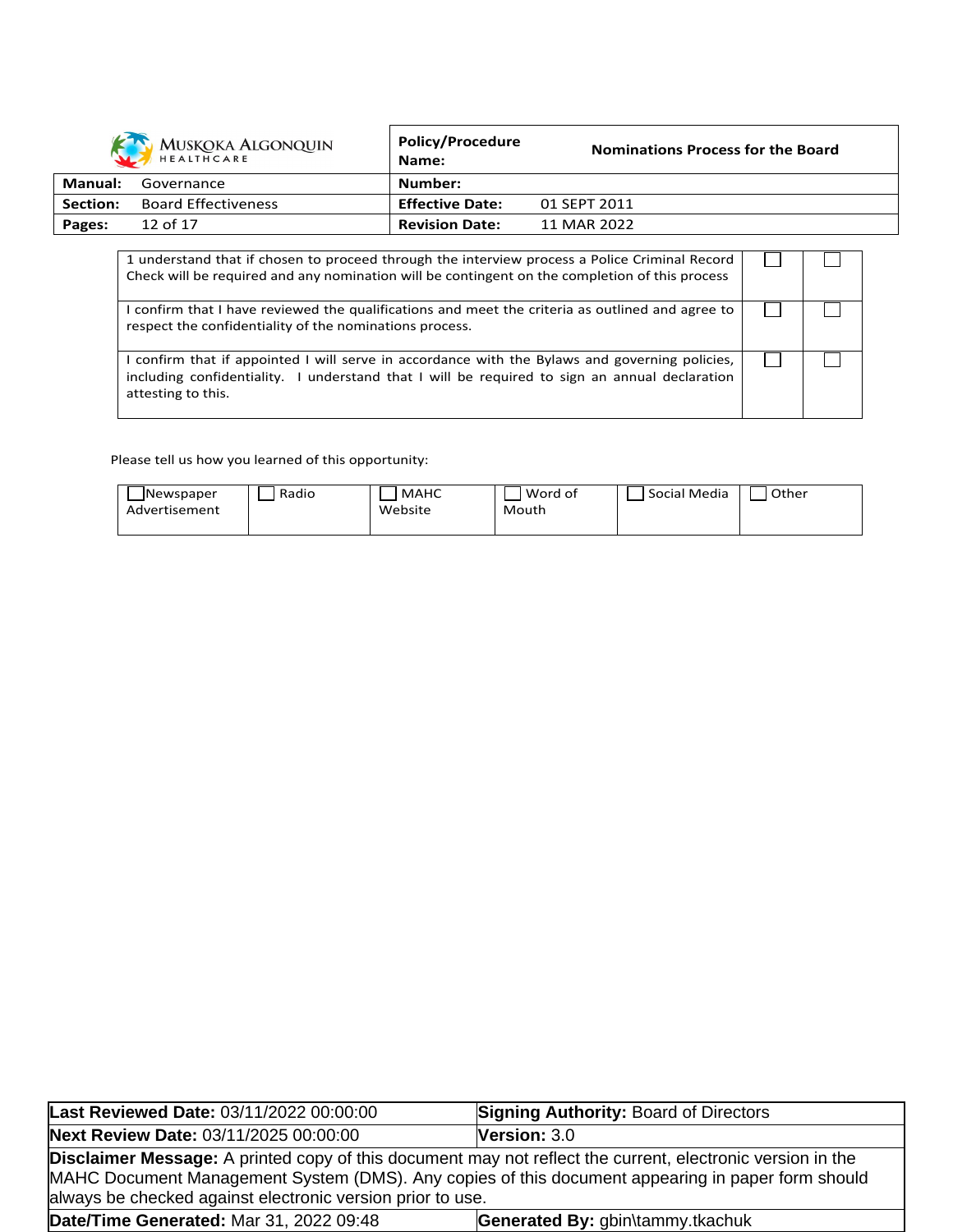|          | MUSKOKA ALGONQUIN          | Policy/Procedure<br>Name: | <b>Nominations Process for the Board</b> |
|----------|----------------------------|---------------------------|------------------------------------------|
| Manual:  | Governance                 | Number:                   |                                          |
| Section: | <b>Board Effectiveness</b> | <b>Effective Date:</b>    | 01 SEPT 2011                             |
| Pages:   | 13 of 17                   | <b>Revision Date:</b>     | 11 MAR 2022                              |

### *Appendix B - Qualifications of Directors*

### **1.1 Definitions**

### (r) "**Excluded Person**" means:

- (i) any person providing supplies or services or their affiliates and any director, owner, operator, major shareholder, management staff or senior executive (as well as their formal associates including parents, siblings, children, spouses and common-law partners) of such person(s) if such person(s):
	- A. is under material contract with the Corporation;
	- B. has responded to a request for proposals issued by the Corporation in the previous fiscal year;
	- C. is receiving or intending to receive formal placement referrals from the placement coordination service function of the community care access centre division of the Corporation; or
	- D. intends to submit a proposal;
- (ii) employees of the Ministry of Health and Long-Term Care;
- (iii) elected representatives of any municipal, regional, county or township government located in the Catchment Area;
- (iv) any member of the Credentialed Staff other than the members of the Medical Staff appointed to the Board pursuant to the Public Hospitals Act;
- (v) any employee other than those appointed to the Board pursuant to the Public Hospitals Act;
- (vi) any spouse, common law partner, dependent child, parent, brother or sister of an employee or member of the Credentialed Staff;
- (vii) any person who lives in the same household as a member of the Credentialed Staff or an employee of the Corporation; and
- (viii)any persons who are members of the Corporation's volunteer associations, foundation or other similar entity;

### **4.3 Qualifications of Directors**

No individual shall be qualified to serve as a Director if the individual:

- (b) is less than eighteen (18) years of age;
- (c) has the status of a bankrupt;
- (d) is an Excluded Person, except as otherwise provided in this By-law;
- (e) has been found to be incapable of managing property pursuant to the *Substitute Decisions Act*, 1992 or under the *Mental Health Act*; or
- (f) has been found to be incapable by any court in Canada or elsewhere.

| Last Reviewed Date: 03/11/2022 00:00:00                                                                           | <b>Signing Authority: Board of Directors</b> |  |  |
|-------------------------------------------------------------------------------------------------------------------|----------------------------------------------|--|--|
| Next Review Date: 03/11/2025 00:00:00                                                                             | Version: $3.0$                               |  |  |
| <b>Disclaimer Message:</b> A printed copy of this document may not reflect the current, electronic version in the |                                              |  |  |
| MAHC Document Management System (DMS). Any copies of this document appearing in paper form should                 |                                              |  |  |
| always be checked against electronic version prior to use.                                                        |                                              |  |  |
| Date/Time Generated: Mar 31, 2022 09:48                                                                           | Generated By: gbin\tammy.tkachuk             |  |  |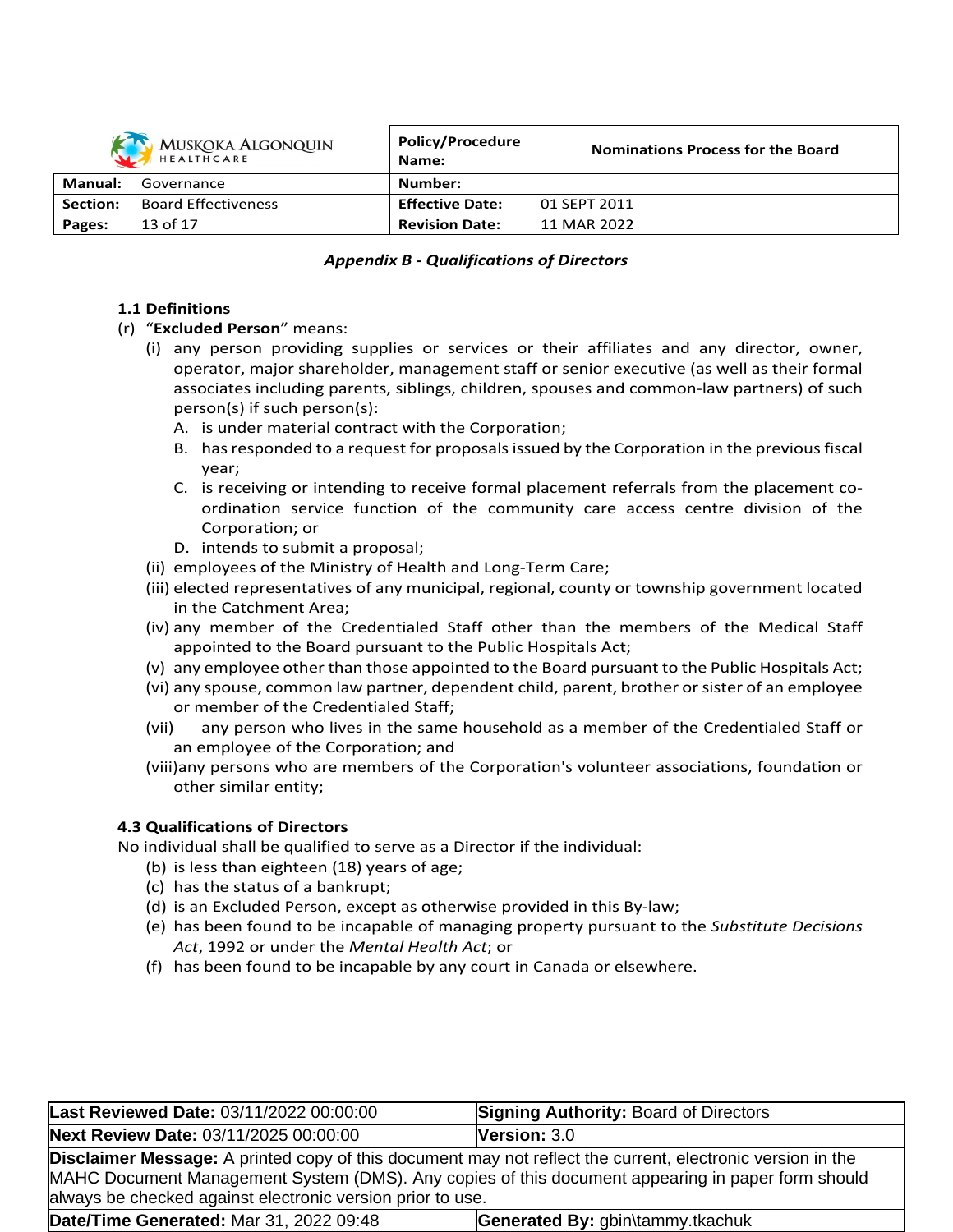| <b>KAN</b> MUSKOKA ALGONQUIN<br>HEALTHCARE |                            | <b>Policy/Procedure</b><br>Name: | <b>Nominations Process for the Board</b> |
|--------------------------------------------|----------------------------|----------------------------------|------------------------------------------|
| Manual:                                    | Governance                 | Number:                          |                                          |
| <b>Section:</b>                            | <b>Board Effectiveness</b> | <b>Effective Date:</b>           | 01 SEPT 2011                             |
| Pages:                                     | 14 of 17                   | <b>Revision Date:</b>            | 11 MAR 2022                              |

# *Appendix C - Position Description*

| <b>Application</b>                                                                                                                                                                                                          |  |  |  |  |
|-----------------------------------------------------------------------------------------------------------------------------------------------------------------------------------------------------------------------------|--|--|--|--|
| This position description applies to all elected and ex-officio directors and is provided to Directors before they are recruited for                                                                                        |  |  |  |  |
| appointment to the Board. A director who wishes to serve on the Board must confirm he/she will abide by the position                                                                                                        |  |  |  |  |
| description.                                                                                                                                                                                                                |  |  |  |  |
| <b>Purpose</b>                                                                                                                                                                                                              |  |  |  |  |
| Muskoka Algonquin Healthcare is committed to achieving excellence in the quality of its governance and has adopted this                                                                                                     |  |  |  |  |
| position description describing the responsibilities and expectations of directors. As a member of the Board, and in contributing                                                                                           |  |  |  |  |
| to the collective achievement of the role of the Board, the individual Director is responsible for the following:                                                                                                           |  |  |  |  |
| <b>Fiduciary Duties</b><br><b>Accountability</b><br><b>Education</b>                                                                                                                                                        |  |  |  |  |
| Each is expected to act ethically,<br>A Director's fiduciary duties are owed to<br>A Director seeks opportunities to                                                                                                        |  |  |  |  |
| honestly, in good faith and in the best<br>the Corporation.<br>participate in education events and be                                                                                                                       |  |  |  |  |
| interest of MAHC and in so doing,<br>informed about the Board and the key                                                                                                                                                   |  |  |  |  |
| supports MAHC in fulfilling its mission<br>issues at MAHC and in the broader health<br>A Director does not represent the                                                                                                    |  |  |  |  |
| specific interests of any constituency. A<br>and mandate and in discharging its<br>care system through review of the Board                                                                                                  |  |  |  |  |
| accountabilities.<br>Director acts and makes decisions that<br>Orientation Manual, participation in Board                                                                                                                   |  |  |  |  |
| are in the best interest of MAHC as a<br>orientation and ongoing Board education.                                                                                                                                           |  |  |  |  |
| A Director exercises the care, diligence<br>whole.                                                                                                                                                                          |  |  |  |  |
| and skill that a reasonably prudent                                                                                                                                                                                         |  |  |  |  |
| person would exercise in comparable<br>A Director shall be knowledgeable of<br>the stakeholders to whom MAHC is<br>circumstances.                                                                                           |  |  |  |  |
| accountable and shall appropriately                                                                                                                                                                                         |  |  |  |  |
| Directors with special skill and<br>take Into account the Interests of such                                                                                                                                                 |  |  |  |  |
| knowledge are expected to apply that<br>stakeholders when making decisions,                                                                                                                                                 |  |  |  |  |
| skill and knowledge to matters that<br>but shall not prefer the interests of any                                                                                                                                            |  |  |  |  |
| come before the Board.<br>one group if to do so would not be in                                                                                                                                                             |  |  |  |  |
| the best interest of MAHC.                                                                                                                                                                                                  |  |  |  |  |
| <b>Teamwork</b><br><b>By-laws and Policies</b><br><b>Community Representation and Support</b>                                                                                                                               |  |  |  |  |
| A Director will be knowledgeable of and<br>A Director will work positively,<br>A Director will represent the Board and                                                                                                      |  |  |  |  |
| comply with the By-laws, Board and<br>cooperatively and respectfully with<br>Hospital in the community when asked to                                                                                                        |  |  |  |  |
| Hospital policies that are applicable to<br>others in the performance of his or her<br>do so by the Board Chair.                                                                                                            |  |  |  |  |
| the Board, including:<br>duties while exercising independence in                                                                                                                                                            |  |  |  |  |
| Code of Conduct<br>decision making.<br>Directors are expected to support the<br>$\bullet$                                                                                                                                   |  |  |  |  |
| Foundations/Auxiliaries, and are strongly<br><b>Confidentiality Policy</b><br>$\bullet$                                                                                                                                     |  |  |  |  |
| encouraged to provide financial support to<br>Conflict of Interest Policy<br>$\bullet$                                                                                                                                      |  |  |  |  |
| both Foundations in accordance with their                                                                                                                                                                                   |  |  |  |  |
| means and shall support the Hospital,                                                                                                                                                                                       |  |  |  |  |
| Foundation and Auxiliaries through                                                                                                                                                                                          |  |  |  |  |
| attendance at events.                                                                                                                                                                                                       |  |  |  |  |
| <b>Time and Commitment</b><br><b>Contribution to Governance</b><br><b>Continuous Improvement</b>                                                                                                                            |  |  |  |  |
| A Director is expected to commit the<br>Directors are expected to make<br>A Director is committed to a process of                                                                                                           |  |  |  |  |
| time required to fulfill Board and<br>contribution to the governance role of<br>continuous self-improvement as a Board<br>member.                                                                                           |  |  |  |  |
| the Board through:<br>committee responsibilities.<br>$\bullet$                                                                                                                                                              |  |  |  |  |
| Reading materials In advance of<br>All Directors are expected to serve on<br>All Directors participate in evaluation of the                                                                                                 |  |  |  |  |
| meetings and coming prepared to                                                                                                                                                                                             |  |  |  |  |
|                                                                                                                                                                                                                             |  |  |  |  |
| two standing Board standing<br>Board and in individual Directors peer<br>contribute to discussions;<br>committees following one year service.<br>assessment and act upon results in a<br>Offering constructive<br>$\bullet$ |  |  |  |  |

| Last Reviewed Date: 03/11/2022 00:00:00                                                                                                                                                                                                                                              | <b>Signing Authority: Board of Directors</b> |  |
|--------------------------------------------------------------------------------------------------------------------------------------------------------------------------------------------------------------------------------------------------------------------------------------|----------------------------------------------|--|
| Next Review Date: 03/11/2025 00:00:00                                                                                                                                                                                                                                                | <b>Version: <math>3.0</math></b>             |  |
| <b>Disclaimer Message:</b> A printed copy of this document may not reflect the current, electronic version in the<br>MAHC Document Management System (DMS). Any copies of this document appearing in paper form should<br>always be checked against electronic version prior to use. |                                              |  |
| Date/Time Generated: Mar 31, 2022 09:48<br>Generated By: gbin\tammy.tkachuk                                                                                                                                                                                                          |                                              |  |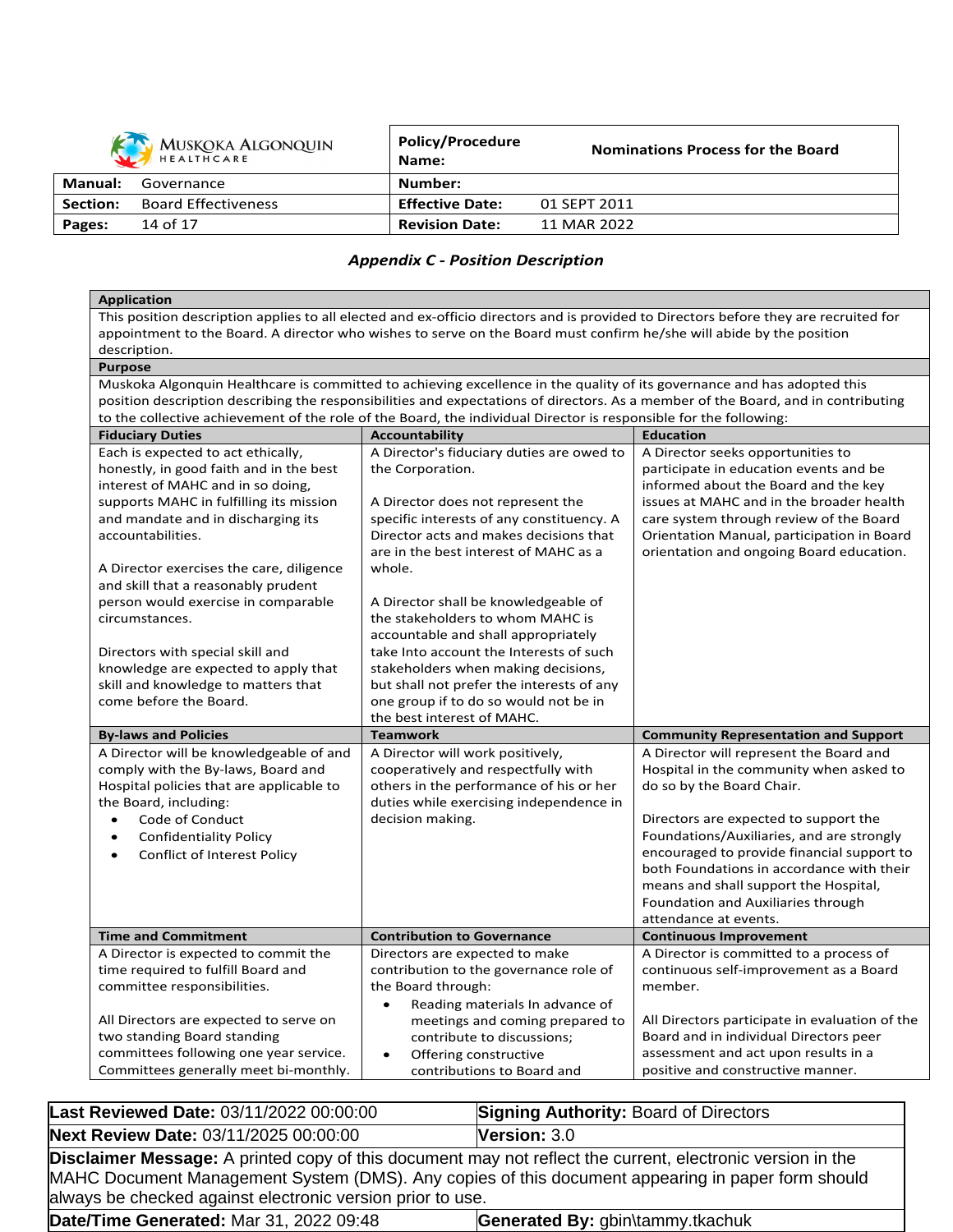|                | <b>MUSKOKA ALGONQUIN</b><br><b>HEALTHCARE</b> | <b>Policy/Procedure</b><br>Name:                                                                                                                                                                                                                                                                                              | <b>Nominations Process for the Board</b>                                                                                                                                                                                                              |
|----------------|-----------------------------------------------|-------------------------------------------------------------------------------------------------------------------------------------------------------------------------------------------------------------------------------------------------------------------------------------------------------------------------------|-------------------------------------------------------------------------------------------------------------------------------------------------------------------------------------------------------------------------------------------------------|
| <b>Manual:</b> | Governance                                    | Number:                                                                                                                                                                                                                                                                                                                       |                                                                                                                                                                                                                                                       |
| Section:       | <b>Board Effectiveness</b>                    | <b>Effective Date:</b>                                                                                                                                                                                                                                                                                                        | 01 SEPT 2011                                                                                                                                                                                                                                          |
| Pages:         | 15 of 17                                      | <b>Revision Date:</b>                                                                                                                                                                                                                                                                                                         | 11 MAR 2022                                                                                                                                                                                                                                           |
|                |                                               | Committee discussions;<br>Voicing conflicting opinions<br>$\bullet$<br>during meetings but respecting<br>the decision of the majority even<br>when the Director does not agree<br>with it;<br>Respect the role of the Chair;<br>$\bullet$<br>Participate in Board evaluations<br>$\bullet$<br>and annual performance reviews. |                                                                                                                                                                                                                                                       |
|                | <b>Term and Renewal</b>                       |                                                                                                                                                                                                                                                                                                                               |                                                                                                                                                                                                                                                       |
|                |                                               |                                                                                                                                                                                                                                                                                                                               | A Director Is elected for a term of three years and may serve for a maximum of 9 years. A Director's renewal is not automatic and<br>is dependent upon an analysis of the Board skills and experience required as well as the Director's performance. |

| Last Reviewed Date: 03/11/2022 00:00:00                                                                                                                                                                                                                                       | <b>Signing Authority: Board of Directors</b> |  |
|-------------------------------------------------------------------------------------------------------------------------------------------------------------------------------------------------------------------------------------------------------------------------------|----------------------------------------------|--|
| Next Review Date: 03/11/2025 00:00:00                                                                                                                                                                                                                                         | <b>Version: <math>3.0</math></b>             |  |
| Disclaimer Message: A printed copy of this document may not reflect the current, electronic version in the<br>MAHC Document Management System (DMS). Any copies of this document appearing in paper form should<br>always be checked against electronic version prior to use. |                                              |  |
| Date/Time Generated: Mar 31, 2022 09:48                                                                                                                                                                                                                                       | Generated By: gbin\tammy.tkachuk             |  |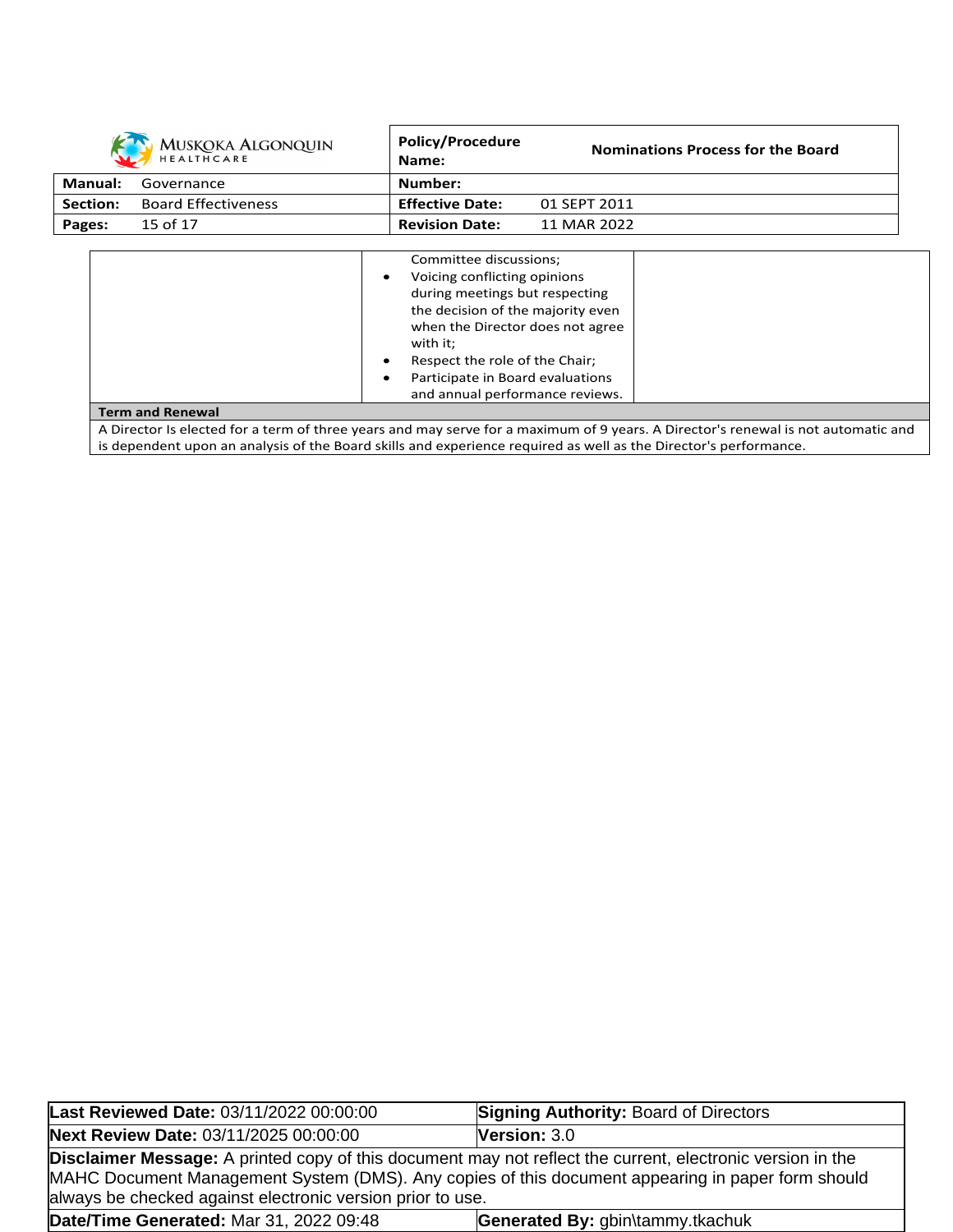| MUSKOKA ALGONQUIN |                            | Policy/Procedure<br>Name: | <b>Nominations Process for the Board</b> |
|-------------------|----------------------------|---------------------------|------------------------------------------|
| Manual:           | Governance                 | Number:                   |                                          |
| Section:          | <b>Board Effectiveness</b> | <b>Effective Date:</b>    | 01 SEPT 2011                             |
| Pages:            | 16 of 17                   | <b>Revision Date:</b>     | 11 MAR 2022                              |

#### *Appendix D - Board of Directors Skills & Knowledge Matrix*

Core to the culture of Muskoka Algonquin Healthcare is quality. One determinant of board quality includes the complementary broad mix of skills, experience and knowledge of the board's directors. This collective set of abilities empowers the board's role in organizational oversight. Please assess your skills & knowledge on the matrix format below in the understanding that directors do not require proficiency in all skills as listed. Rating Definitions:

MAHC is seeking Directors with education, training or life experience in the following categories:

- o (A) Advanced: formal certification, degree, or demonstrated understanding/knowledge (10+ years)
- o (I) Intermediate: above average understanding/knowledge (5-10 years)
- o (B) Basic: general or modest understanding/knowledge

| (N) None: no understanding/knowledge<br>$\circ$ |                                                                                                                                     |                 |                |
|-------------------------------------------------|-------------------------------------------------------------------------------------------------------------------------------------|-----------------|----------------|
| Skill/Knowledge<br>Definition                   |                                                                                                                                     | Rating          |                |
| Financial                                       | • Qualifications in accounting and/or finance and experience with analyzing key financial                                           |                 | $\Omega$       |
|                                                 | statements; critically assessing financial viability and performance, financial risk assessment,                                    | $\overline{OB}$ | ON             |
|                                                 | contribute to strategic financial planning; oversee budgets and the efficient use of resources;                                     |                 |                |
|                                                 | oversee funding and accountability. Links financial information to organizational priorities &                                      |                 |                |
|                                                 | goals.                                                                                                                              |                 |                |
| <b>Business &amp;</b>                           | • The skill and experience required to execute the fiduciary and oversight requirements of the                                      | <b>OA</b>       | $\overline{O}$ |
| Management                                      | Board, has held or holds a senior level management/executive position, to give good advice                                          | $\overline{OB}$ | ON             |
|                                                 | and challenge thinking.                                                                                                             |                 |                |
|                                                 | • Broad management and leadership experience involving human, financial, technological and                                          |                 |                |
|                                                 | other resources. Able to determine how a particular initiative or opportunity will support the                                      |                 |                |
|                                                 | implementation of the corporate strategy and deliver on key performance objectives.                                                 |                 |                |
| <b>Strategic Planning</b>                       | • Macro level understanding of the health care system & the longer term implications and                                            | <b>OA</b>       | $\overline{O}$ |
|                                                 | opportunities. Have been actively involved in previous strategic plan development,                                                  | $\overline{OB}$ | ON             |
|                                                 | implementation and monitoring. Have a very strong understanding of the purpose and                                                  |                 |                |
|                                                 | processes related to strategic planning and the Board's role in the development, agreement &                                        |                 |                |
|                                                 | monitoring of the strategic progresses.<br>• Advises Board on processes to define an organization's direction and provide potential |                 |                |
|                                                 | decisions on the allocation of resources required to pursue a strategy. Able to look at issues in                                   |                 |                |
|                                                 | a broad context, taking into account a wide range of influences and circumstances, and see the                                      |                 |                |
|                                                 | implication of decisions. Strategic horizon responsibility includes monitoring existing strategic                                   |                 |                |
|                                                 | plan delivery and organizing & planning beyond existing strategic plan.                                                             |                 |                |
| <b>Enterprise Risk</b>                          | • Critical understanding of Enterprise Risk Management, understanding that taking on risk is                                        | <b>OA</b>       | $\overline{O}$ |
| Management                                      | sometimes a necessity with the ability to identify key organizational risks including legal and                                     | $\overline{OB}$ | ON             |
|                                                 | regulatory compliance. Demonstrated ability to think critically about operational and                                               |                 |                |
|                                                 | governance issues to ensure the effective management of opportunities and adverse impacts.                                          |                 |                |
| Transformation                                  | • Promote a culture of change by understanding the dynamic nature and factors impacting                                             | <b>OA</b>       | $\overline{O}$ |
|                                                 | successful and sustainable outcomes.                                                                                                | $\bigcirc$ B    | ON             |
|                                                 |                                                                                                                                     |                 |                |
| Integration and                                 | • Has led or been part of, in a management or governance capacity, integration initiatives such                                     | $\Omega$ A      | $\overline{O}$ |
| Systems Enabler                                 | as mergers and acquisitions. Understands the reasons for ongoing organizational and system                                          | $\overline{OB}$ | ON             |
|                                                 | behaviour, and then underlying problems, opportunities or political forces affecting the                                            |                 |                |
|                                                 | organization and the health system.                                                                                                 |                 |                |
| Funding                                         | Understands the principals and processes of funding for healthcare and the administration of                                        | $\Omega$ A      | $\overline{O}$ |
|                                                 | funding relationships                                                                                                               | $\overline{OB}$ | ON             |

| Last Reviewed Date: 03/11/2022 00:00:00                                                                                                                                                                                                                                              | <b>Signing Authority: Board of Directors</b> |  |
|--------------------------------------------------------------------------------------------------------------------------------------------------------------------------------------------------------------------------------------------------------------------------------------|----------------------------------------------|--|
| Next Review Date: 03/11/2025 00:00:00                                                                                                                                                                                                                                                | Version: $3.0$                               |  |
| <b>Disclaimer Message:</b> A printed copy of this document may not reflect the current, electronic version in the<br>MAHC Document Management System (DMS). Any copies of this document appearing in paper form should<br>always be checked against electronic version prior to use. |                                              |  |
| Date/Time Generated: Mar 31, 2022 09:48                                                                                                                                                                                                                                              | Generated By: gbin\tammy.tkachuk             |  |